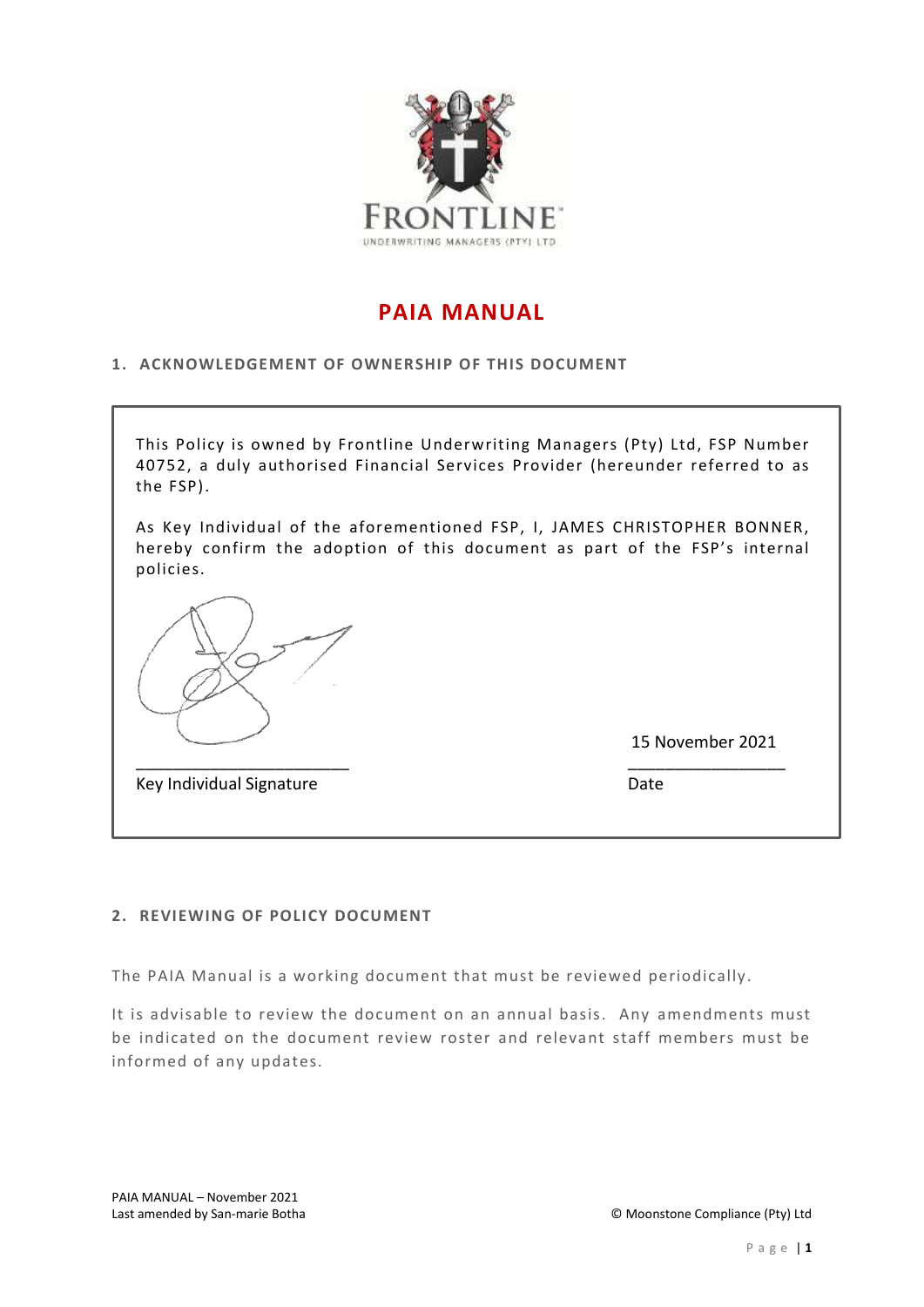# **3. DOCUMENT REVIEW ROSTER**

| <b>Review Date</b>           | September 2015         |
|------------------------------|------------------------|
| Comments / Amendments        | Finalisation of Manual |
| Next Review Date             | September 2016         |
| Responsible Person Signature | James Bonner           |

| <b>Review Date</b>           | May 2019       |
|------------------------------|----------------|
| Comments / Amendments        | Address change |
| <b>Next Review Date</b>      | June 2020      |
| Responsible Person Signature | James Bonner   |

| <b>Review Date</b>           | May 2021                                           |
|------------------------------|----------------------------------------------------|
| <b>Comments / Amendments</b> | Streamlining of POPI and PAIA Policy. Addition of  |
|                              | Information Officer and Deputy Information Officer |
|                              | responsibilities.                                  |
| <b>Next Review Date</b>      | June 2021                                          |
| Responsible Person Signature | James Bonner                                       |

| <b>Review Date</b>           | October 2021                      |
|------------------------------|-----------------------------------|
| <b>Comments / Amendments</b> | Addition - Availability of Manual |
| <b>Next Review Date</b>      | June 2022                         |
| Responsible Person Signature | James Bonner                      |

| <b>Review Date</b>           | November 2021               |
|------------------------------|-----------------------------|
| Comments / Amendments        | Annexure F: Prescribed Fees |
| Next Review Date             | June 2022                   |
| Responsible Person Signature | James Bonner                |

| <b>Review Date</b>           |  |
|------------------------------|--|
| Comments / Amendments        |  |
| Next Review Date             |  |
| Responsible Person Signature |  |

| <b>Review Date</b>           |  |
|------------------------------|--|
| Comments / Amendments        |  |
| <b>Next Review Date</b>      |  |
| Responsible Person Signature |  |

| <b>Review Date</b>           |  |
|------------------------------|--|
| Comments / Amendments        |  |
| Next Review Date             |  |
| Responsible Person Signature |  |

| <b>Review Date</b>           |  |
|------------------------------|--|
| Comments / Amendments        |  |
| Next Review Date             |  |
| Responsible Person Signature |  |

| <b>Review Date</b>           |  |
|------------------------------|--|
| Comments / Amendments        |  |
| <b>Next Review Date</b>      |  |
| Responsible Person Signature |  |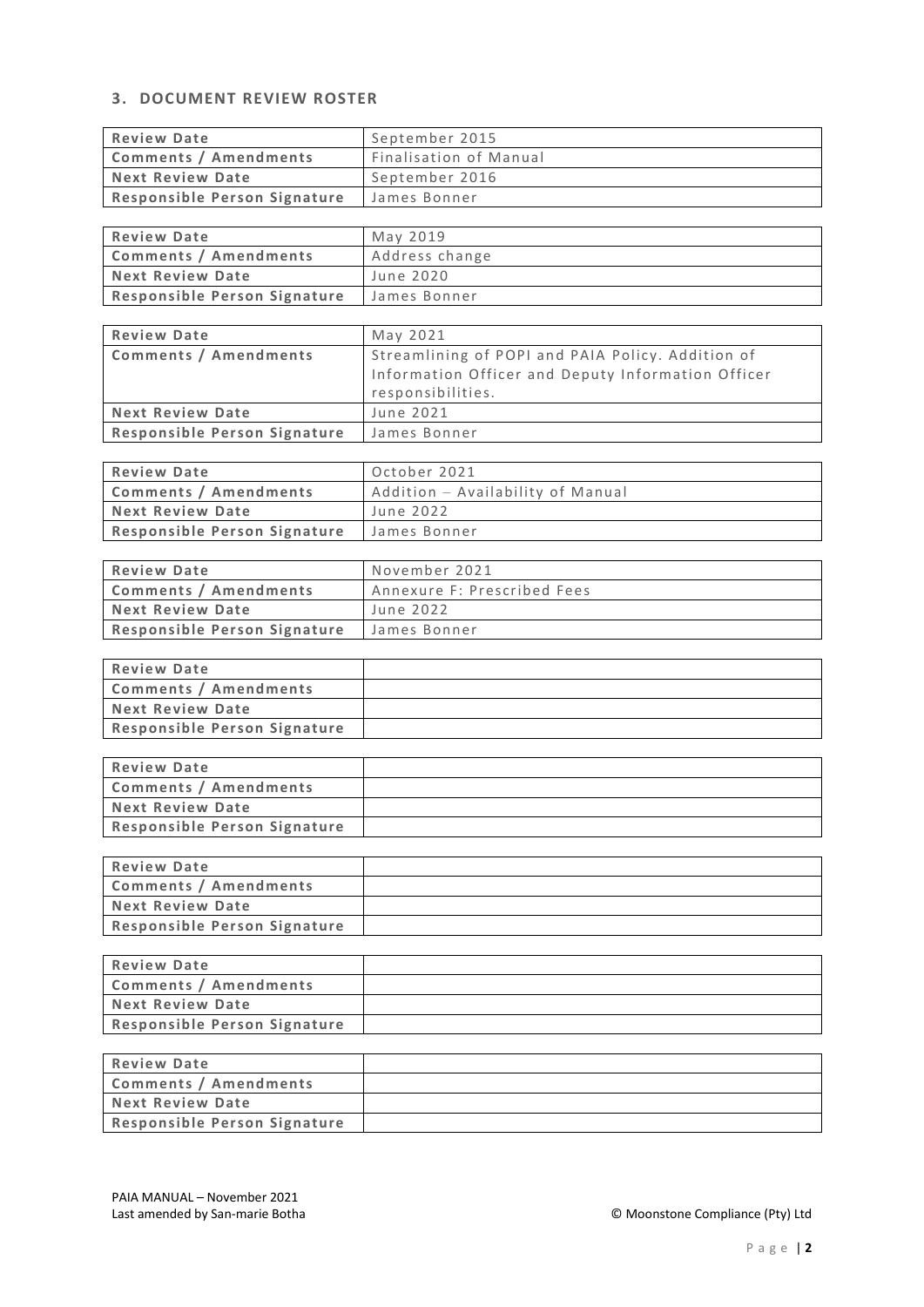### **4. PERSONNEL ACKNOWLEDGEMENT OF POLICY**

All relevant personnel must acknowledge that they have read and understand the contents of this document by signing the personnel acknowledgement sheet.

The Personnel acknowledgement sheet will need to be re -signed by relevant staff upon each review of the PAIA manual.

### **5. DEFINITIONS**

**PAIA** means the Promotion of Access to Information Act 2 of 2000.

**POPI** means the Promotion of Personal Information Act 4 of 2013.

**Information Regulator** means the Regulator established in terms of Section 39 of POPI.

**Person** means a natural person or a juristic person.

### **Private Body** means:

- a natural person who carries or has carried on any trade, business or profession, but only in such capacity
- a partnership which carries or has carried on any trade, business or profession; or
- any former or existing juristic person, but excludes a public body

### **Public Body** means:

- any department of state or administration in the national or provincial sphere of government or any municipality in the local sphere of government; or
- any other functionary or institution; when:
	- o exercising a power or performing a duty in terms of the constitution or a provincial institution; or
	- o exercising a public power or performing a public function in terms of any legislation.

**Head**, in relation to, a private body means:

- in the case of a natural person, that natural person or any person duly authorised by that natural person;
- in the case of a partnership, any partner of the partnership or any person duly authorised by the partnership;
- in the case of a juristic person;
	- o the chief executive officer or equivalent officer of the juristic pe rson or any person duly authorised by that officer; or
	- o the person who is acting as such or any person duly authorised by such acting person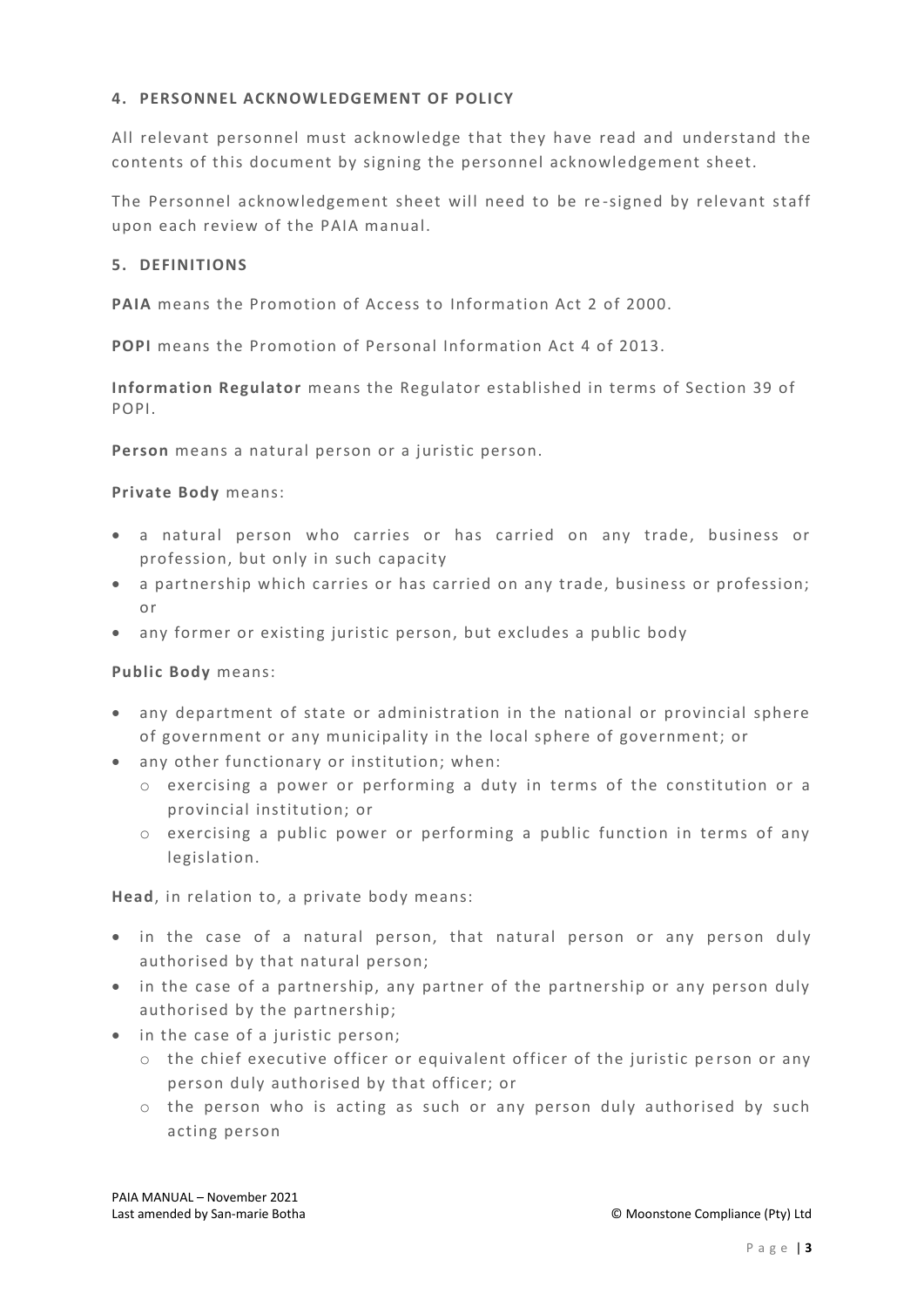**Information Officer** means the head of a private body.

**Deputy Information Officer** means the person to whom any power or duty conferred or imposed on an Information Officer by POPI has been delegated.

**Requester** in relation to a private body, means any person, including, but not limited to public body or an official thereof, making a request for access to a record of the organisation or a person acting on behalf of such person.

**Personal Requester** means a requester seeking access to a record containing personal information about the Requester.

**Personal Information** means information relating to an identifiable, living, natural person, and where it is applicable, an identifiable, existing juristic person, including, but not limited to: information relating to the race, gender, sex, pregnancy, marital status, national, ethnic or social origin, colour, sexual orientation, age, physical or mental health, well-being, disability, religion, conscience, belief, culture, language and birth of the person; information relating to the education or the medical, financial, criminal or employment history of the person; any identifying number, symbol, e-mail address, physical address, telephone number, location information, online identifier or other particular assignment to the person, the biometric information of the person; the personal opinions, views or preferences of the person; correspondence sent by the person that is implicitly or explicitly of a private or confidential nature or further correspondence that would reveal the contents of the original correspondence; the views or opinions of another individual about the person, and the name of the person if it appears with other personal information relating to the person or if the disclosure of the name itself would reveal information about the person.

**Request for access** means a request for access to a record of the organisation in terms of Section 50 of PAIA.

**Record** means any recorded information regardless of the form or medium, in the possession or under the control of the organisation irrespective of whether or not it was created by the organisation.

**Data Subject** means the person to whom personal information relates.

**Third Party** in relation to a request for access to a record held by the organisation, means a person other than the requester.

**Processing** means any operation or activity or any set of operations, whether or not by automatic means, concerning personal information, including the collection, receipt, recording, organisation, collation, storage, updating or modification, retrieval, alteration, consultation or use, dissemination by means of transmission, distribution or making available in any other form, or merging, or linking, as well as restriction, degradation, erasure or destruction of information.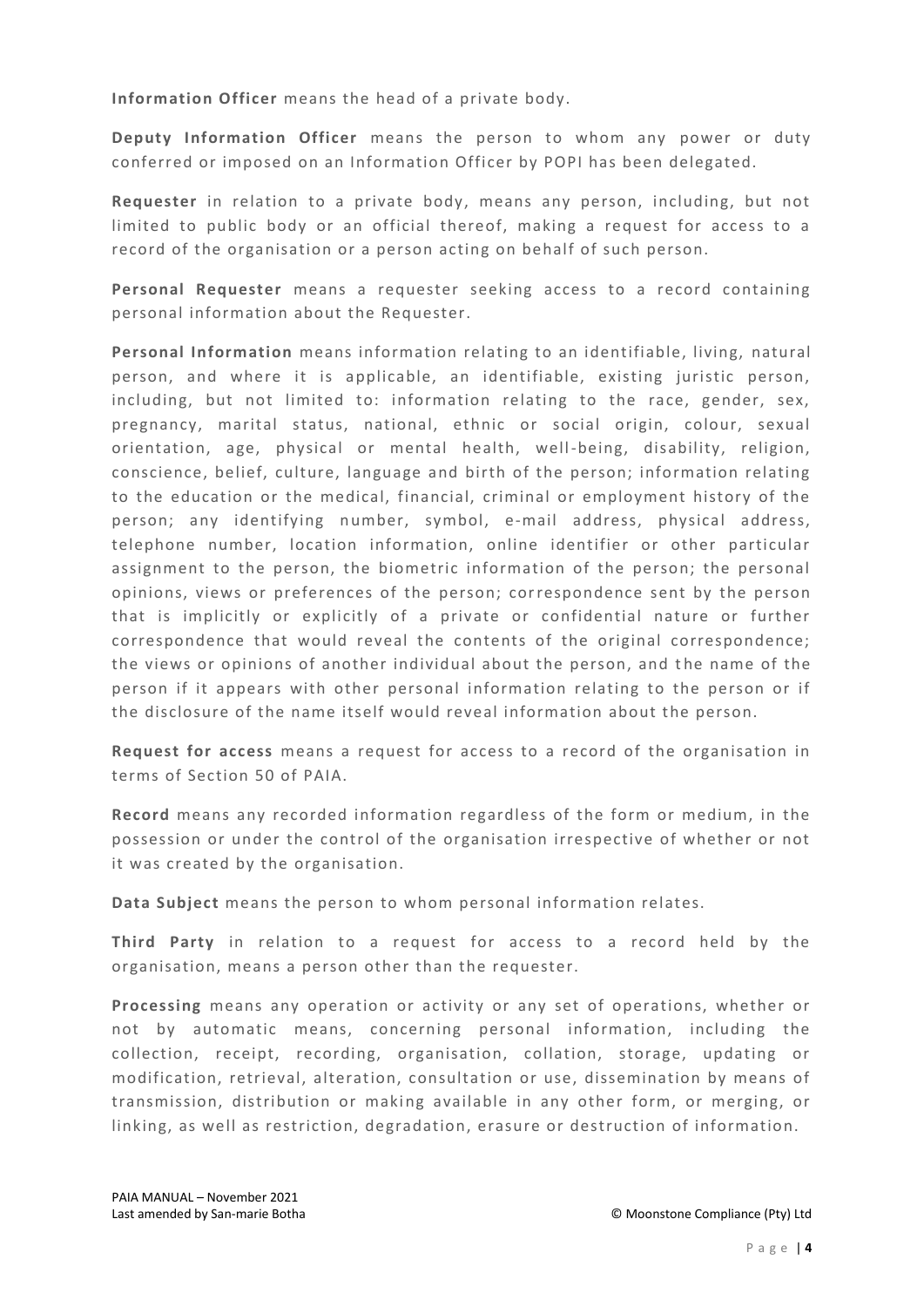### **PURPOSE OF A PAIA MANUAL**

The Promotion of Access to Information Act, 2000, gives effect to Section 32 of the Constitution, which provides that everyone has the right to access information held by the State or any other person (or private body), when that information is required for the exercise or protection of any rights.

The purpose of PAIA is to:

- foster a culture of transparency and accountability in public and private bodies by giving effect to the right of access to information, and to;
- actively promote a society in which the people of South Africa have effective access to information to enable them to more fully exercise and protect all of their rights.

The organisation recognises everyone's right to access information and is committed to providing access to the organisation's records where the proper procedural requirements as set out by PAIA and POPI have been met.

The organisation's PAIA manual is compiled in accordance with Section 51 of the Act and contains the following provisions:

### **Annexure A: Contact Details & Business Type**

This section provides the organisation's postal and street address, phone and fax number and, if available, the e-mail address of the head of the organisation.

### **Annexure B: Section 10 PAIA Guide**

This section provides a description of the guide referred to in Section 10 of PAIA and how you may obtain access to it.

### **Annexure C: Statutory Records**

This section provides a description of various statutes in terms of which the organisation is required to maintain records.

### **Annexure D: Availability of Records**

This section provides a list of records held by the organisation along with an indication of whether the record is freely available or only accessible by way of a formal request in terms of the provisions of PAIA. The section also provides a description of the category of data subject(s) to who the respective records relates along with an indication of the purpose for which the record is being kept. Records that are indicated as "Freely Available" can be accessed by contacting the Deputy Information Officer (see Annexure A), without having to follow any formal procedures. Records that are indicated as a "PAIA Request", requires the requester to lodge a formal request as provided for in Annexure E.

### **Annexure E: Request Procedure**

This section sets out the procedure required to obtain access to a record indicated as a "PAIA Request" in Annexure D.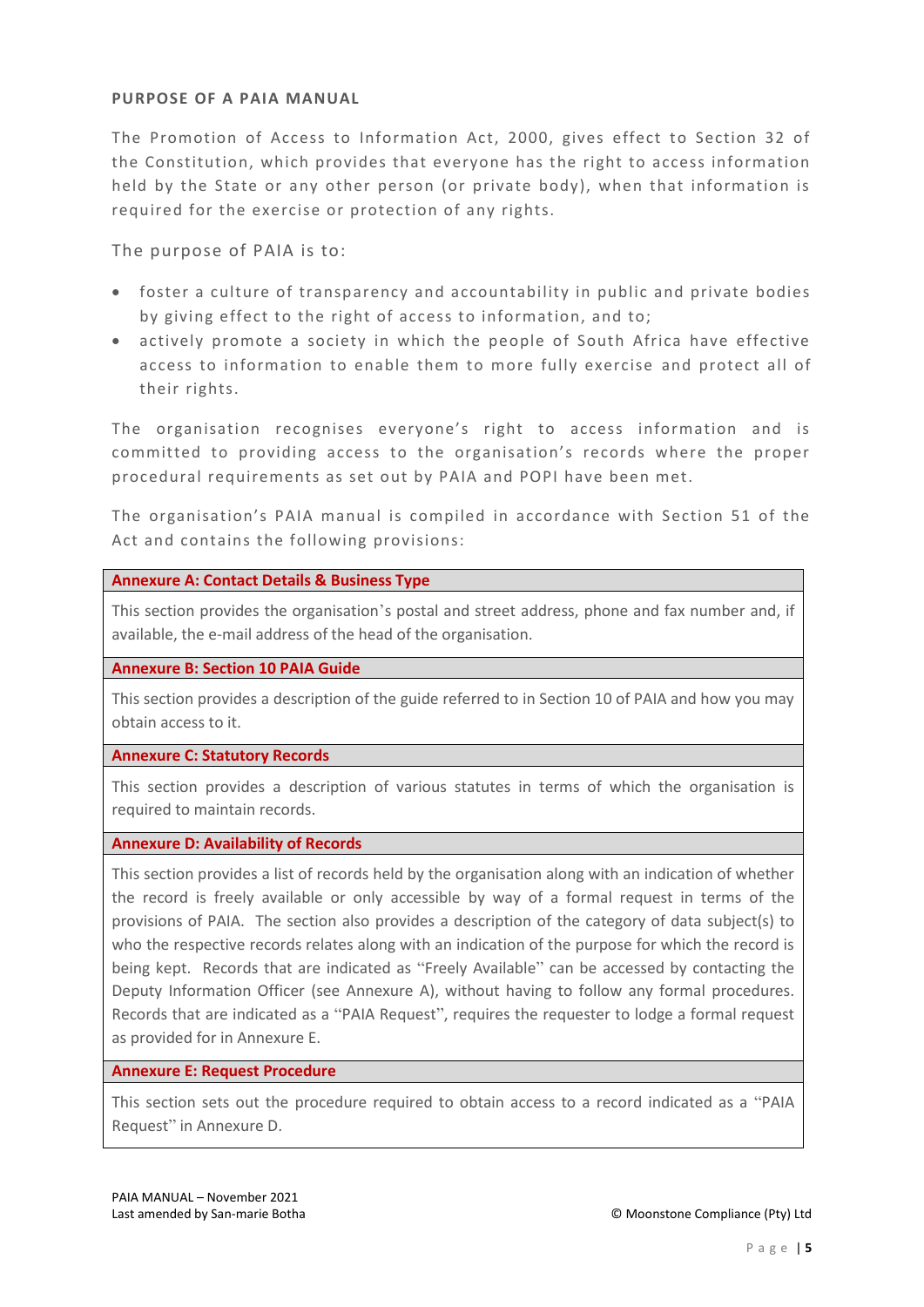#### **Annexure F: Prescribed Fees**

This section sets out the fees that are payable to the organisation prior to processing a request to obtain access to a record held by the organisation.

#### **Annexure G: Deputy Information Officer Appointment**

This section provides for the formal appointment of a Deputy Information Officer where so required.

#### **DUTIES OF THE INFORMATION OFFICER**

The Information Officer and/or the Deputy Information Officer of the organisation are responsible for:

- Publishing and proper communication of the manual i.e. creating policy awareness.
- The facilitation of any request of access.
- Providing adequate notice and feedback to the requester.
- Determining whether to grant a request for access to a complete/full record or only part of a record.
- Ensuring that access to a record, where so granted, is provided timeously and in the correct format.
- Reviewing the policy for accuracy and communicating any amendments.

### **Right of Access**

The Information Officer and/or Deputy Information Officer may only provide access to any record held by the organisation to a requester if:

- The record is required for the exercise or protection of any right; and
- The requester complies with the procedural requirements relating to a request for access to that record; and
- Access to that record is not refused in terms of any of the grounds for refusal listed below.

#### **Grounds for Refusal**

The Information Officer and/or Deputy Information Officer must assess whether there are any grounds for refusing a request for access.

Where any grounds for refusal are found, a request for access will not be granted.

However, despite finding any grounds for refusal, access to record(s) will be provided where:

- the disclosure of the record will clearly outweigh the harm contemplated in the provision in question.
- the public interest in disclosing record, will clearly outweigh the harm contemplated in the provision in question.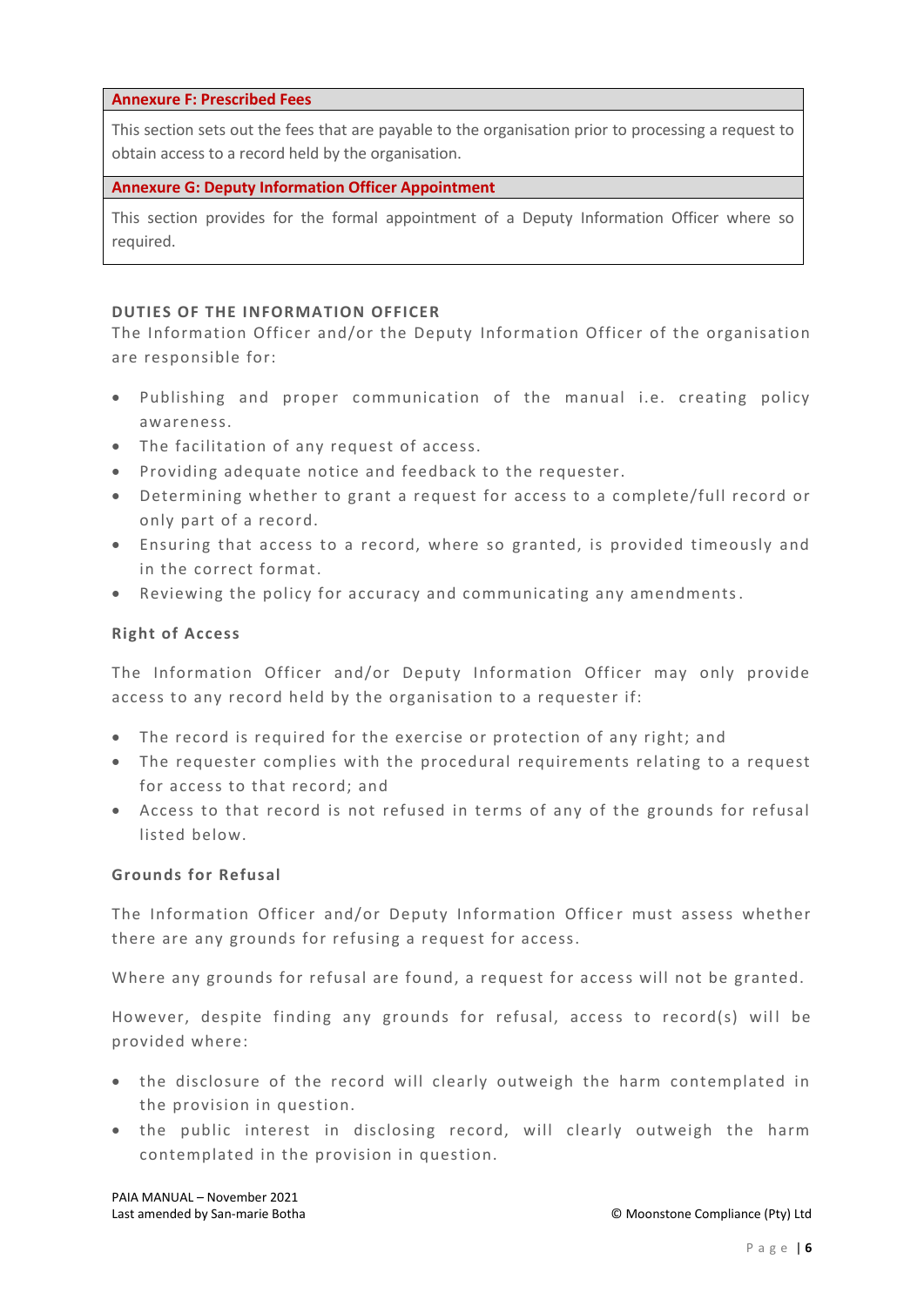Where there are no grounds for refusal, request for access will be granted.

If a request for access is made with regards to a record containing information that would justify a ground for refusal, every part of the record which

- does not contain, and
- can reasonably be severed from any part that contains, any such information must, despite any other provision of PAIA, also be disclosed.

The ground for refusal, or absence thereof, are set out below:

### **A: Mandatory Protection of privacy of a Third Party who is a Natural Person**

#### **Grounds for Refusal:**

 The disclosure would involve the unreasonable disclosure of personal information about a third party that is a natural person (including a deceased individual)

### **No Grounds for Refusal:**

- The record consists of information that concerns an individual who has already consented in writing to its disclosure to the requester concerned
- The record consists of information that is already publicly available
- The record consists of information that was given to the organisation by the individual to whom it relates and the individual was informed by or on behalf of the organisation, before it is given, that the information belongs to a class of information that would or might be made available to the public
- The record consists of information about an individual's physical or mental health, or well-being, who is under the care of the requester and who is under the age of 18; or incapable of understanding the nature of the request, and if giving access would be in the individual's best interest
- The record consists of information about an individual who is deceased and the requester is the individual's next of kin or making the with the written consent of the individual's next of kin
- The record consists of information about an individual who is or was an official of the organisation and which relates to the position or functions of the individual, including, but not limited to the title, work address, work phone number, the classification, salary scale or remuneration and responsibilities of the position held or services performed by the individual and the name of the individual on a record prepare by the individual in the course of employment

### **B: Mandatory Protection of Commercial Information of a Third Party**

### **Grounds for Refusal**

- The record consists of information that contains trade secrets of a third party
- The record consists of information that contains financial, commercial, scientific or technical information, other than trade secrets, of a third party, the disclosure of which would be likely to cause harm to the commercial or financial interests of that third party
- The record consists of information supplied in confidence by a third party, the disclosure of which could reasonably be expected to put that third party at a disadvantage in contractual or other negotiations or to prejudice that third party in commercial competition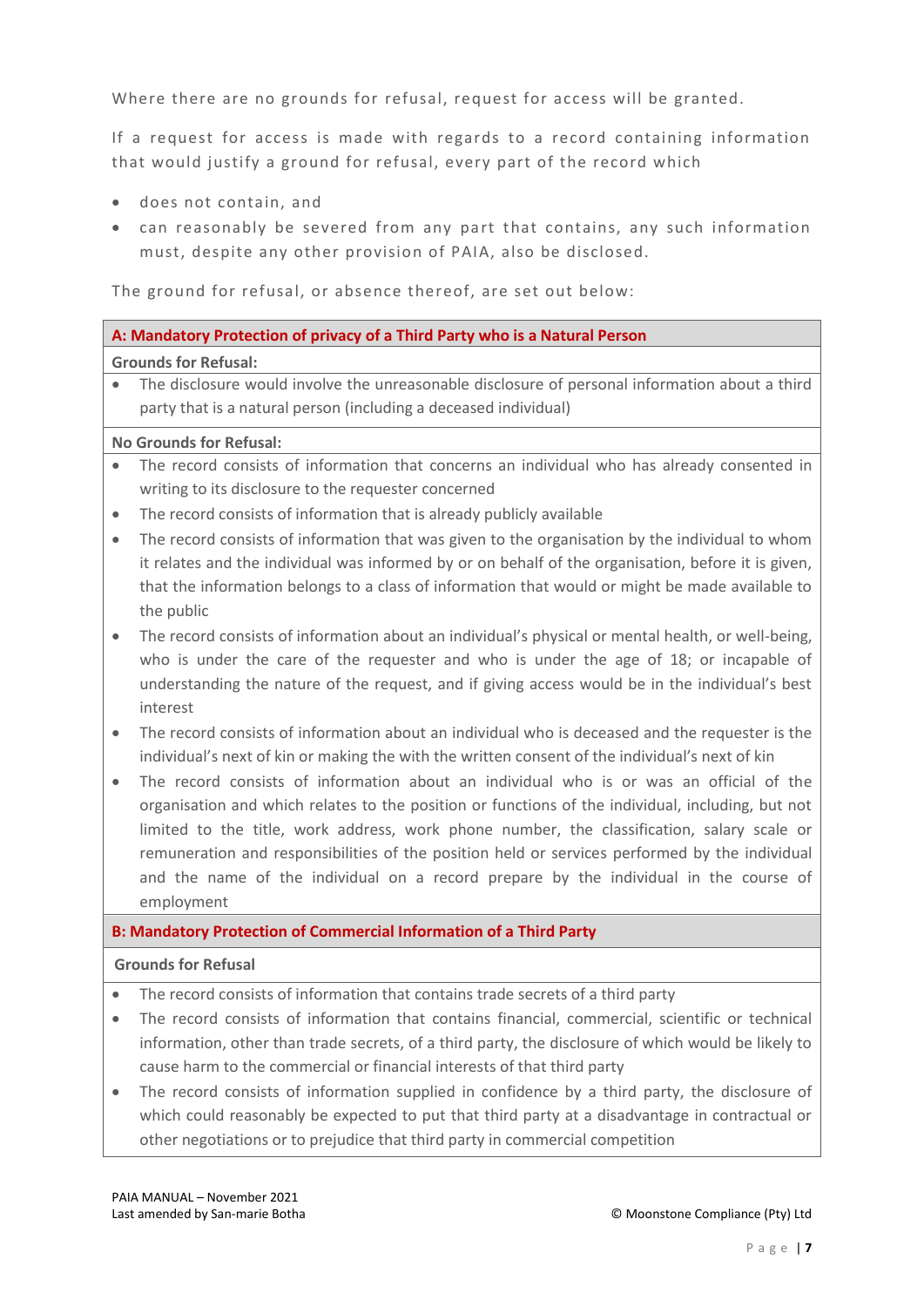### **No Grounds for Refusal**

- The record consists of information about a third party who has consented who has already consented in writing to its disclosure to the requester concerned
- The record consists of information about the results of any product or environmental testing or other investigation supplied by a third party or the results of any such testing or investigation carried out by or on behalf of a third party and its disclosure would reveal a serious public safety or environmental risk (the results of any product or environmental testing or other investigation do not include the results of preliminary testing or other investigation conducted for the purpose of developing methods of testing or other investigation)

### **C: Mandatory Protection of certain Confidential Information of a Third Party**

### **Grounds for Refusal**

 The record consists of information the disclosure of which would constitute an action for breach of a duty of confidence owed to a third party in terms of an agreement

### **D: Mandatory Protection of Safety of Individuals and Protection of Property**

### **Grounds for Refusal**

- The record consists of information that if disclosed could reasonably be expected to endanger the life or physical safety of an individual
- The record consists of information that if disclosed would likely prejudice or impair the security of a building, a structure or system, a computer or communication system, a means of transport, any other property
- The record consists of information that if disclosed would likely prejudice or impair the security of methods, systems, plans or procedures for the protection of an individual in accordance with a witness protection scheme, the safety of the public, or any part of the public, or the security of property

### **E: Mandatory Protection of Records privileged from Production in Legal Proceedings**

### **Grounds for Refusal**

 The record consists of information privileged from production in legal proceedings unless the person entitled to the privilege has waived the privilege

### **F: Commercial Information of the Organisation**

### **Grounds for Refusal**

- The record consists of information that contains trade secrets of the organisation
- The record consists of information that contains financial, commercial, scientific or technical information, other than trade secrets, of the organisation, the disclosure of which would likely cause harm to the commercial or financial interests of the organisation
- The record consists of information, the disclosure of which, could reasonably be expected to put the organisation at a disadvantage in contractual or other negotiations or prejudice the organisation in commercial competition
- The record is a computer program as defined in section 1(1) of the Copyright Act (Act 98 of 1978), owned by the organisation, except insofar as it is required to give access to a record to which access is granted in terms of PAIA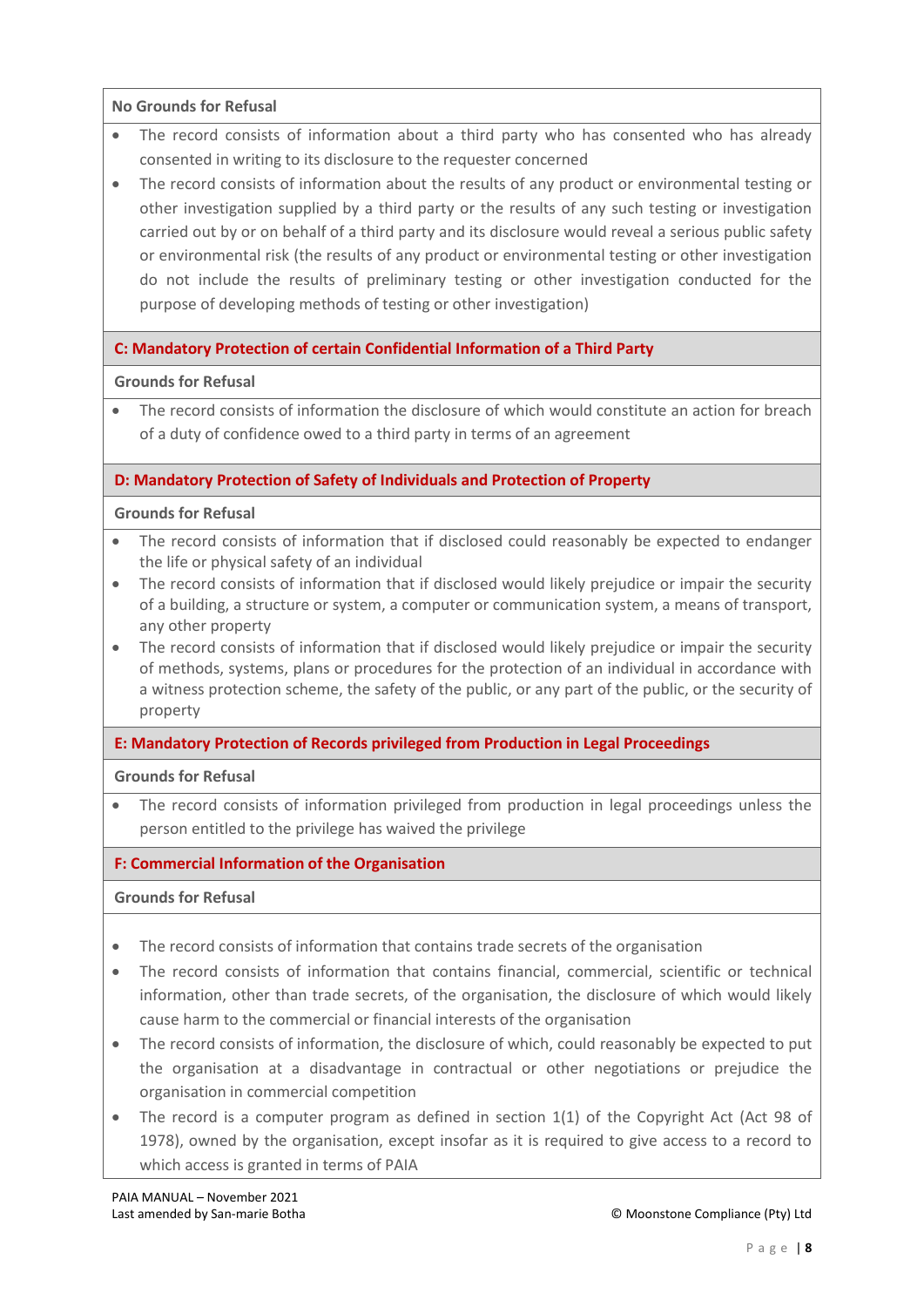### **No Grounds for Refusal**

 The record consists of information about the results of any product or environmental testing or other investigation supplied by the organisation or the results of any such testing or investigation carried out by or on behalf of the organisation and its disclosure would reveal a serious public safety or environmental risk (the results of any product or environmental testing or other investigation do not include the results of preliminary testing or other investigation conducted for the purpose of developing methods of testing or other investigation)

### **G: Mandatory Protection of Research Information of a Third Party and the Organisation**

### **Grounds for Refusal**

- The record consists of information that contains information about research being or to be carried out by or on behalf of a third party, the disclosure of which would be likely to expose the third party, a person that is or will be carrying out the research on behalf of the third party, or the subject matter of the research to serious disadvantage
- The record consists of information that contains information about research being or to be carried out by or on behalf of the organisation, the disclosure of which would be likely to expose the organisation, a person that is or will be carrying out the research on behalf of the organisation, or the subject matter of the research to serious disadvantage

### **Notice**

Where a request for access has been received, the Information Officer and/or Deputy Information Officer will notify the requester of receipt and the prescribed fee (if any) that is payable prior to processing the request. Please refer to Annexure F for a full breakdown of fees payable. Personal requesters will not be charged a request fee.

The notice must state:

- The amount of deposit payable (if any)
- That the requester may lodge a complaint with the Information Regulator or an application with a court against the tender or payment of the request fee, or the tender or payment of a deposit, as the case may be.
- The procedure (including the period) the lodging the complaint with the Information Regulator or the application

Except to the extent that the provisions regarding third party notification may apply, the Information Officer and/or Deputy Information Officer to whom the request is made, must as soon as reasonably possible, but in any event within 30 days, after the request has been received in the prescribed format:

- Decide in accordance with PAIA whether to grant the request, and
- Notify the requester of the decision and, if the requester stated that he or she wishes to be informed of the decision in any other manner, inform him or her in that manner, if it is reasonably possible.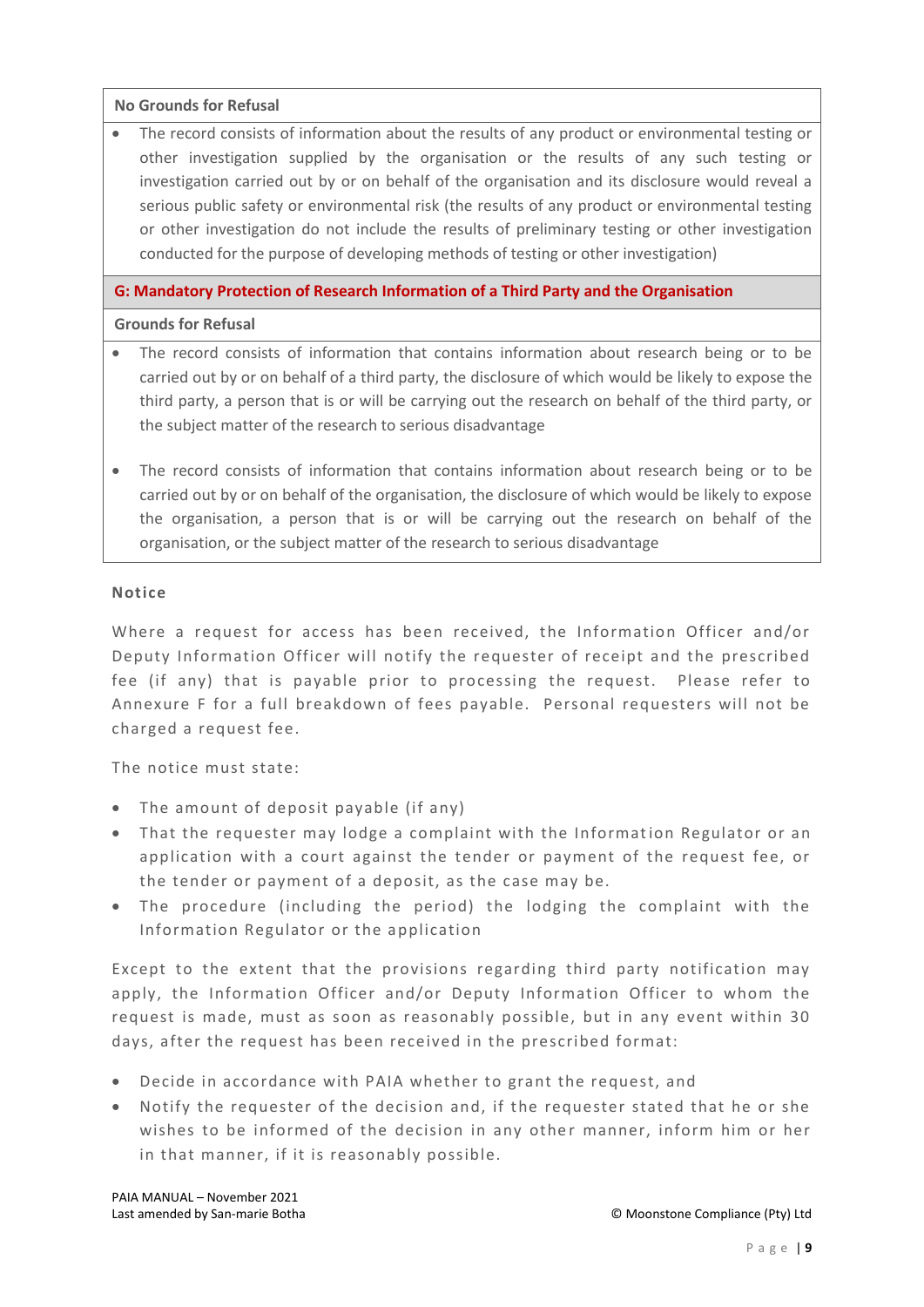If the request for access is granted, the notice must state:

- The access fee (if any) to be paid upon access
- The form in which access will be given, and
- That the requester may lodge a complaint with the Information Regulator or an application with a court against the access fee to be paid or the form of access granted, and the procedure, including the period allowed, for lodging a complaint with the Information Regulator or the applica tion.

If the request for access is refused, the notice must:

- State adequate reasons for the refusal, including the relevant provision of PAIA that was relied on.
- Exclude, from any such reasons, any reference to the content of the records and
- State that the requester may lodge a complaint with the Information Regulator or an application with a court against the refusal of the request, and the procedure (including the period) for lodging a complaint with the Information Regulator or the application.

Should all reasonable steps have been taken to find a record requested, and there are reasonable grounds for believing that the record:

- Is the organisation's possession, but cannot be found, or
- Simply does not exist,

the head of the organisation, must by way of affidavit or affirmation, notify the requester that it is not possible to provide access to that record. The affidavit or affirmation must provide full account of all steps taken to find the record in question or to determine whether the record exists, as the case may be, including all communication with every person who conducted the search on behalf of the head.

### **AVAILABILITY OF MANUAL**

A copy of the Manual is available -

- on ( specify the website), if any;
- head office of the ( name of the body) for public inspection during normal business hours;
- to any person upon request and upon the payment of a reasonable prescribed fee; and
- to the Information Regulator upon request.

A fee for a copy of the Manual, as contemplated in Annexure F of the Regulations, shall be payable per each A4-size photocopy made.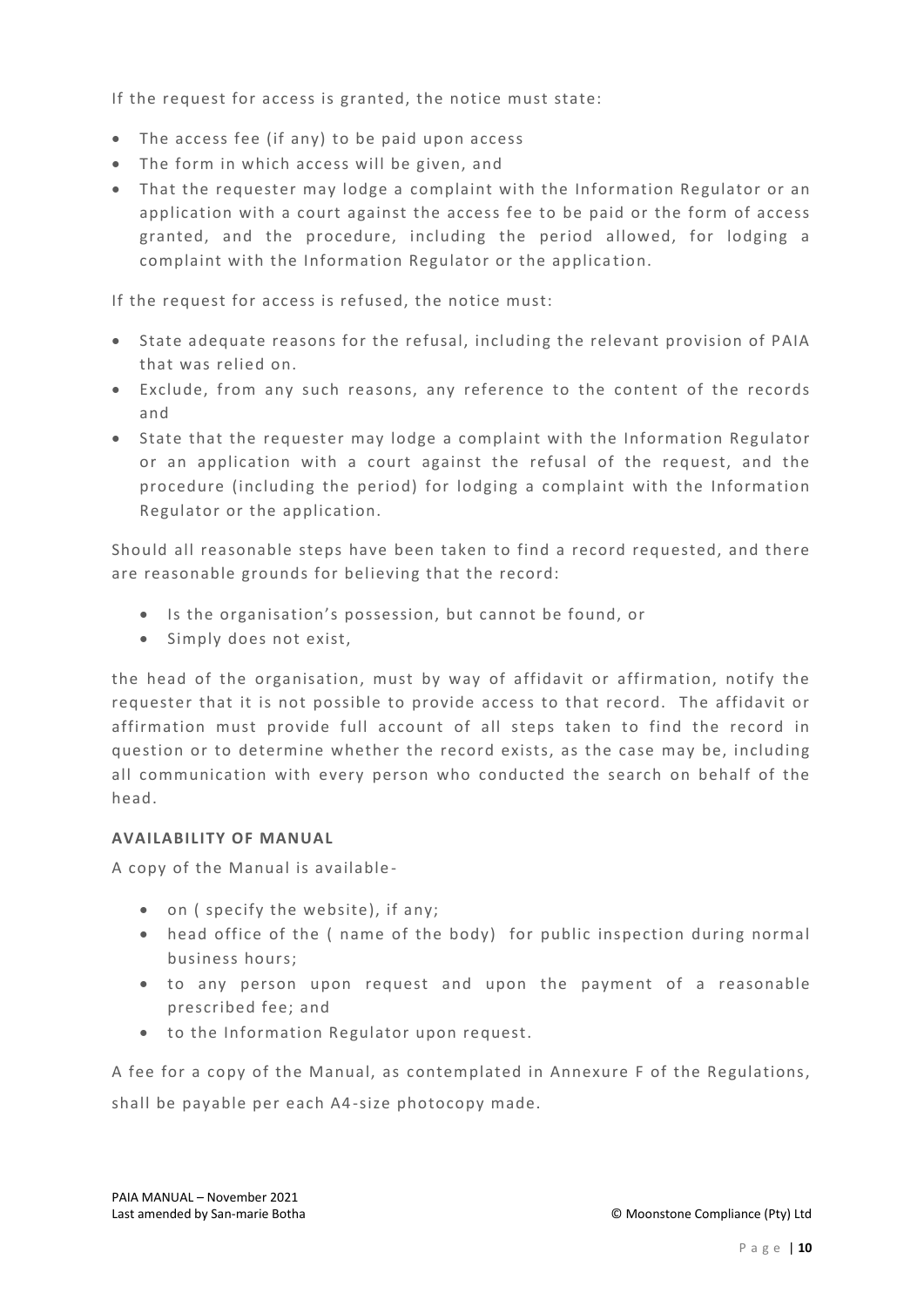# **ANNEXURE A: CONTACT DETAILS & BUSINESS TYPE**

| A. Organisation Contact Details |                                                                                 |  |
|---------------------------------|---------------------------------------------------------------------------------|--|
| Postal Address:                 | PO Box 12084, Centrahil, Port Elizabeth, 6006                                   |  |
| <b>Street Address:</b>          | BCX Building, 3 <sup>rd</sup> Floor Office 2, 106 Park Drive, St. Georges, 6001 |  |
| Phone Number:                   | +27 (0)41 373 0445                                                              |  |
| Fax Number:                     | +27 (0)41 374 1829                                                              |  |

| <b>B.</b> Head of Organisation |                           |  |
|--------------------------------|---------------------------|--|
| Name & Surname:                | James Bonner              |  |
| <b>Email Address:</b>          | james b@frontlineum.co.za |  |

| <b>Deputy Information Officer</b> |                          |  |
|-----------------------------------|--------------------------|--|
| Name & Surname:                   | Paul Myers               |  |
| Email Address:                    | paul m@frontlineum.co.za |  |
| Phone Number:                     | +27 (0)41 373 0445       |  |

| <b>D.</b> Business Type                                                         |
|---------------------------------------------------------------------------------|
| The organisation conducts its main type of business in the following sector(s): |
| <b>FINANCE &amp; BUSINESS SERVICES</b>                                          |

### **ANNEXURE B: SECTION 10 PAIA GUIDE**

PAIA grants a requester access to records of a private body, if the record is required for the exercise or protection of any rights where a public body lodges a request, the public body must be acting in the public interest.

Requests in terms of PAIA shall be made in accordance with the prescribed procedures at the rates provided.

Requesters are referred to the guide in terms of Section 10 of the Act which has been compiled by the South African Human Rights Commission. The guide contains information for the purposes of exercising Constitutional rights.

The guide is available in all South African languages, free of charge, and any person may request a copy of the guide.

A copy of the guide may be obtained by contacting the South African Rights Commission at:

| <b>Postal Address:</b> | The South African Human Rights Commission, PAIA Unit, |
|------------------------|-------------------------------------------------------|
|                        | Private Bag 2700, Houghton, 2041                      |
|                        | Telephone Number: +27 (0)11 877 3600                  |
| <b>Fax Number:</b>     | $+27(0)114030625$                                     |
| Website:               | www.sahrc.org.za                                      |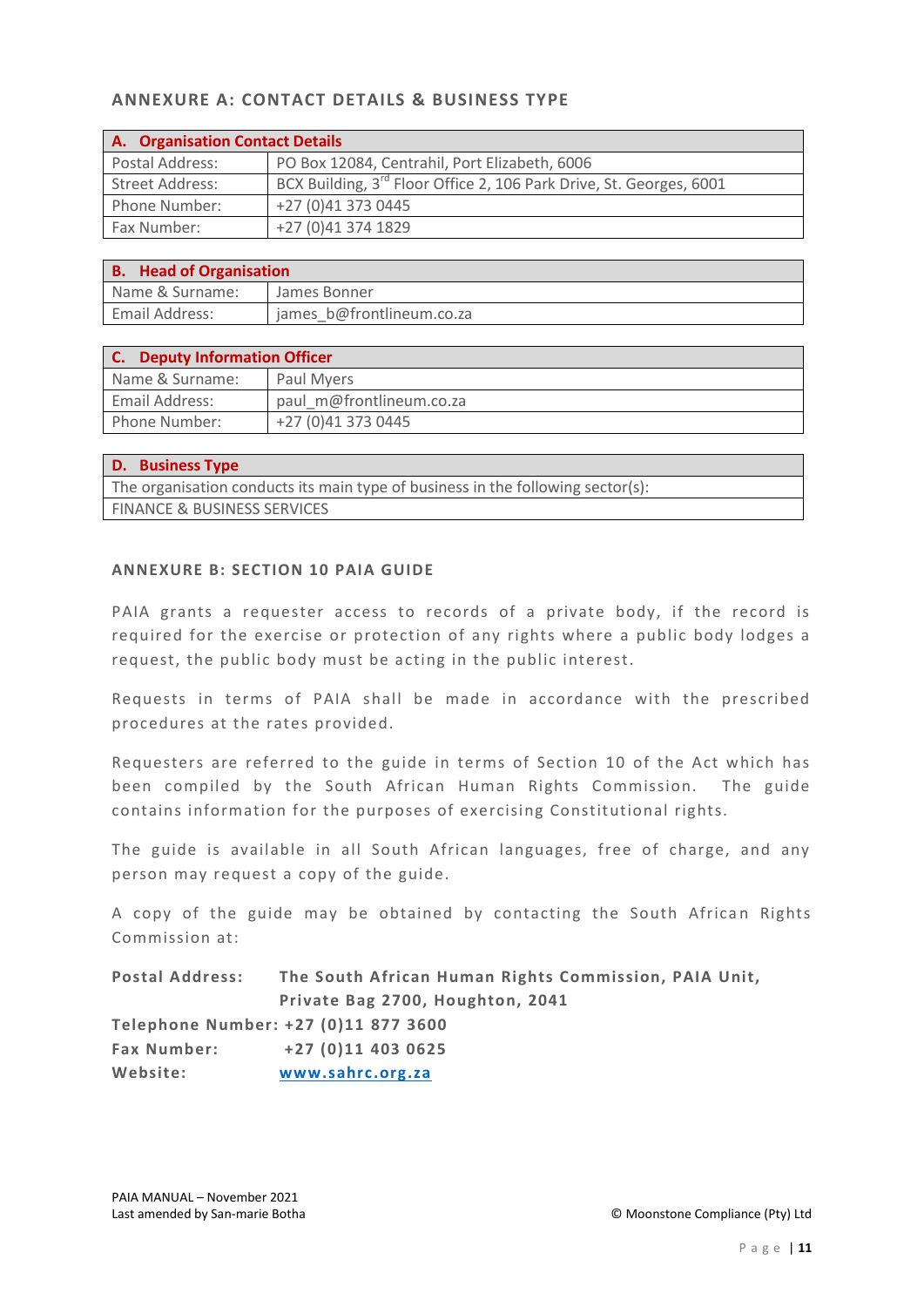# **ANNEXURE C: STATUTORY RECORDS**

# **The organisation maintains statutory records and information in terms of the following legislation:**

| <b>Administration of Estates Act</b>                                                |             |
|-------------------------------------------------------------------------------------|-------------|
| <b>Arbitration Act</b>                                                              |             |
| <b>Auditing Professions Act</b>                                                     |             |
| <b>Basic Conditions of Employment Act</b>                                           | $\boxtimes$ |
| <b>Closed Corporations Act</b>                                                      |             |
| Collective Investment Schemes Control Act                                           |             |
| <b>Companies Act</b>                                                                | $\boxtimes$ |
| Compensation of Occupational Injuries & Diseases Act                                | $\boxtimes$ |
| <b>Consumer Protection Act</b>                                                      | $\boxtimes$ |
| Copyright Act                                                                       |             |
| <b>Customs and Excise Act</b>                                                       |             |
| <b>Electronic Communications and Transactions Act</b>                               | $\boxtimes$ |
| <b>Employment Equity Act</b>                                                        | $\boxtimes$ |
| Financial Advisory & Intermediary Services Act                                      | $\boxtimes$ |
| Financial Institutions (Protection of Funds) Act                                    | $\boxtimes$ |
| Financial Intelligence Centre Act                                                   | $\boxtimes$ |
| <b>Friendly Societies Act</b>                                                       |             |
| <b>Income Tax Act</b>                                                               | $\boxtimes$ |
| Insolvency Act                                                                      | $\boxtimes$ |
| <b>Labour Relations Act</b>                                                         | $\boxtimes$ |
| Long-term Insurance Act                                                             |             |
| <b>Medical Schemes Act</b>                                                          |             |
| <b>National Credit Act</b>                                                          |             |
| Occupational Health and Safety Act                                                  | $\boxtimes$ |
| <b>Patents Act</b>                                                                  |             |
| <b>Pension Funds Act</b>                                                            |             |
| Prevention of Organised Crime Act                                                   | $\boxtimes$ |
| Prevention and Combatting of Corrupt Activities Act                                 | $\boxtimes$ |
| Promotion of Equality and Prevention of Unfair Discrimination Act                   | $\boxtimes$ |
| Protection of Constitutional Democracy against Terrorist and related Activities Act | $\boxtimes$ |
| Short-term Insurance Act                                                            | $\boxtimes$ |
| Skills Development Act                                                              | $\boxtimes$ |
| <b>Trademarks Act</b>                                                               |             |
| Unemployment Insurance Act                                                          | $\boxtimes$ |
| Value Added Tax Act                                                                 | $\boxtimes$ |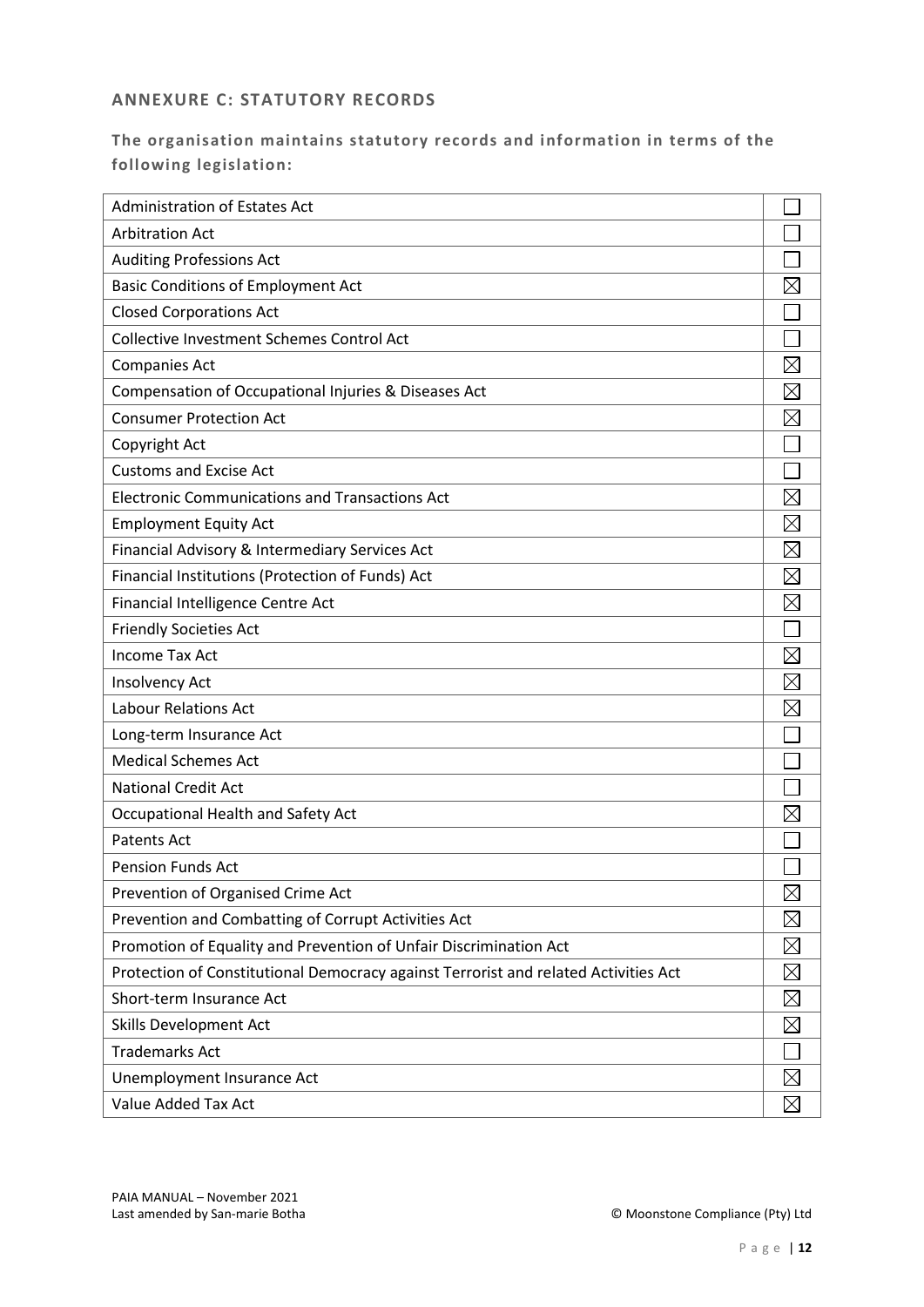# **ANNEXURE D: AVAILABILITY OF RECORDS**

The organisation maintains the following categories of records and related subject matter. The status of the record's availability, the purpose for its processing and the relevant data subject category to who the record relates are set out below:

| Category:                                 | Record:                                 | <b>Availability:</b> | <b>Purpose:</b>                | Data Subject: |
|-------------------------------------------|-----------------------------------------|----------------------|--------------------------------|---------------|
|                                           | <b>Public Product Information</b>       | Freely Available     | Convey Public Information      | Organisation  |
|                                           | <b>Public Corporate Records</b>         | Freely Available     | Convey Public Information      | Organisation  |
| <b>Affairs</b><br>Public                  | Media Releases                          | Freely Available     | Convey Public Information      | Organisation  |
|                                           | <b>Published Newsletters</b>            | Freely Available     | Convey Public Information      | Organisation  |
|                                           | <b>Magazine Articles</b>                | Freely Available     | Convey Public Information      | Organisation  |
|                                           |                                         |                      |                                |               |
|                                           | Permits, Licenses or Authorities        | Freely Available     | <b>Statutory Requirement</b>   | Organisation  |
|                                           | Conflict of Interest Management Policy  | Freely Available     | <b>Statutory Requirement</b>   | Organisation  |
|                                           | <b>Complaints Policy</b>                | Freely Available     | <b>Statutory Requirement</b>   | Organisation  |
|                                           | <b>FICA Internal Rules</b>              | <b>PAIA Request</b>  | <b>Statutory Requirement</b>   | Organisation  |
| Administrative<br><b>Regulatory &amp;</b> | Health & Safety Plan                    | <b>PAIA Request</b>  | <b>Statutory Requirement</b>   | Organisation  |
|                                           | Memorandum of Incorporation             | <b>PAIA Request</b>  | <b>Statutory Requirement</b>   | Organisation  |
|                                           | Minutes of Board or Directors Meetings  | <b>PAIA Request</b>  | <b>Statutory Requirement</b>   | Organisation  |
|                                           | Register of Members                     | <b>PAIA Request</b>  | <b>Statutory Requirement</b>   | Organisation  |
|                                           | Register of Board of Directors          | <b>PAIA Request</b>  | <b>Statutory Requirement</b>   | Organisation  |
|                                           | Internal correspondence (e-mails/memos) | <b>PAIA Request</b>  | <b>Internal Communications</b> | Employees     |
|                                           | Insurance Policies held by Organisation | <b>PAIA Request</b>  | <b>Risk Management</b>         | Organisation  |
|                                           |                                         |                      |                                |               |
|                                           | <b>Employment Applications</b>          | PAIA Request         | <b>Internal Referencing</b>    | Employees     |
|                                           | <b>Employment Contracts</b>             | <b>PAIA Request</b>  | <b>Contractual Agreement</b>   | Employees     |
|                                           | Personal Information of Employees       | <b>PAIA Request</b>  | <b>Internal Referencing</b>    | Employees     |
|                                           | <b>Employment Equity Plan</b>           | <b>PAIA Request</b>  | <b>Statutory Requirement</b>   | Organisation  |
|                                           | <b>Medical Aid Records</b>              | <b>PAIA Request</b>  | <b>Internal Referencing</b>    | Employees     |
|                                           | <b>Pension Fund Records</b>             | <b>PAIA Request</b>  | <b>Internal Referencing</b>    | Employees     |
| <b>SV</b>                                 | <b>Disciplinary Records</b>             | <b>PAIA Request</b>  | <b>Statutory Requirement</b>   | Employees     |
| Resource<br>Human                         | Performance Management Records          | <b>PAIA Request</b>  | <b>Internal Referencing</b>    | Employees     |
|                                           | Salary Records                          | <b>PAIA Request</b>  | <b>Internal Referencing</b>    | Employees     |
|                                           | <b>Employee Benefit Records</b>         | <b>PAIA Request</b>  | <b>Internal Referencing</b>    | Employees     |
|                                           | <b>PAYE Records</b>                     | <b>PAIA Request</b>  | <b>Statutory Requirement</b>   | Employees     |
|                                           | Seta Records                            | <b>PAIA Request</b>  | <b>Statutory Requirement</b>   | Employees     |
|                                           | Disciplinary Code                       | <b>PAIA Request</b>  | <b>Statutory Requirement</b>   | Organisation  |
|                                           | Leave Records                           | <b>PAIA Request</b>  | <b>Internal Referencing</b>    | Employees     |
|                                           | <b>Training Records</b>                 | PAIA Request         | Internal Referencing           | Employees     |
|                                           | <b>Training Manual</b>                  | PAIA Request         | <b>Internal Referencing</b>    | Organisation  |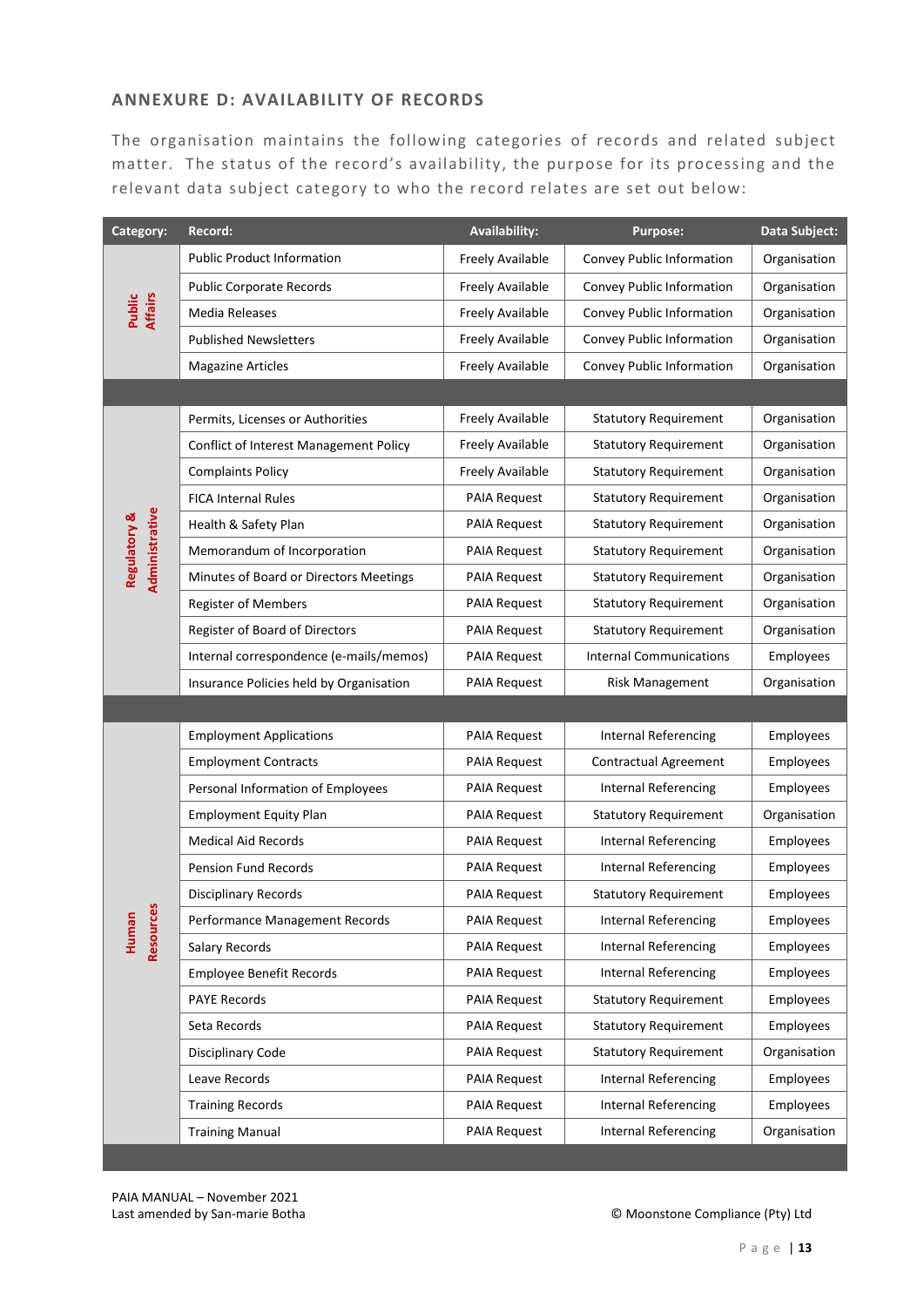| <b>Financial</b>   | <b>Financial Statements</b>           | PAIA Request        | <b>Internal Referencing</b>    | Organisation       |
|--------------------|---------------------------------------|---------------------|--------------------------------|--------------------|
|                    | <b>Financial and Tax Records</b>      | <b>PAIA Request</b> | <b>Statutory Requirement</b>   | Organisation       |
|                    | <b>Asset Register</b>                 | <b>PAIA Request</b> | <b>Internal Referencing</b>    | Organisation       |
|                    | Management Accounts and Reports       | <b>PAIA Request</b> | <b>Internal Referencing</b>    | Organisation       |
|                    | Vouchers, Cash Books and Ledgers      | <b>PAIA Request</b> | <b>Internal Referencing</b>    | Organisation       |
|                    | <b>Banking Records and Statements</b> | <b>PAIA Request</b> | <b>Internal Referencing</b>    | Organisation       |
|                    | <b>Electronic Banking Records</b>     | <b>PAIA Request</b> | <b>Internal Referencing</b>    | Organisation       |
|                    |                                       |                     |                                |                    |
|                    | Market Information                    | PAIA Request        | <b>Internal Referencing</b>    | Organisation       |
|                    | <b>Product Brochures</b>              | PAIA Request        | <b>Internal Referencing</b>    | Organisation       |
|                    | Advertisements                        | <b>PAIA Request</b> | <b>Internal Referencing</b>    | Organisation       |
| Marketing          | <b>Field Records</b>                  | <b>PAIA Request</b> | <b>Internal Referencing</b>    | Organisation       |
|                    | Performance Records                   | <b>PAIA Request</b> | <b>Internal Referencing</b>    | Organisation       |
|                    | Product / Service Sales Records       | <b>PAIA Request</b> | <b>Internal Referencing</b>    | Organisation       |
|                    | <b>Marketing Strategies</b>           | <b>PAIA Request</b> | <b>Internal Referencing</b>    | Organisation       |
|                    |                                       |                     |                                |                    |
|                    | Customer / Client Database            | PAIA Request        | <b>Internal Referencing</b>    | Customers          |
|                    | Customer / Client agreements          | PAIA Request        | <b>Internal Referencing</b>    | Customers          |
| Customer<br>Client | Customer / Client Files               | <b>PAIA Request</b> | <b>Internal Referencing</b>    | Customers          |
|                    | Customer / Client Instructions        | <b>PAIA Request</b> | <b>Internal Communications</b> | Customers          |
|                    | Customer / Client Correspondence      | <b>PAIA Request</b> | <b>External Communications</b> | Customers          |
|                    |                                       |                     |                                |                    |
|                    | Rental agreements                     | PAIA Request        | <b>Contractual Agreement</b>   | <b>Third Party</b> |
|                    | Franchise agreements                  | <b>PAIA Request</b> | <b>Contractual Agreement</b>   | <b>Third Party</b> |
| Third Party        | Non-disclosure agreements             | PAIA Request        | <b>Risk Management</b>         | <b>Third Party</b> |
|                    | Letters of Intent                     | <b>PAIA Request</b> | Contractual Agreement          | <b>Third Party</b> |
|                    | <b>Supplier Contracts</b>             | <b>PAIA Request</b> | Contractual Agreement          | <b>Third Party</b> |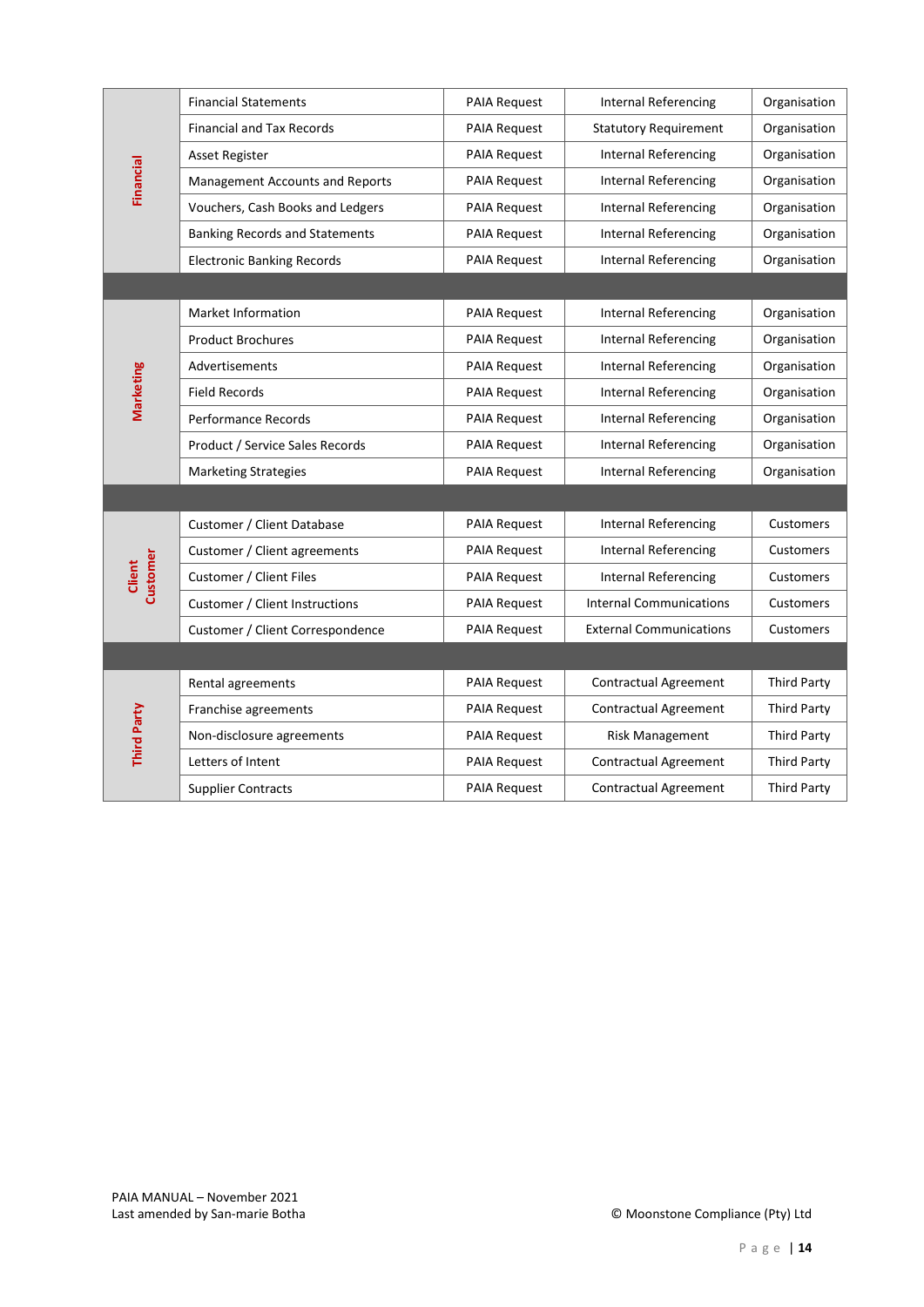### **ANNEXURE E: REQUEST PROCEDURE**

To facilitate the processing of your request, kindly complete and submit the form below to the e-mail address of the Deputy Information Officer indicated in Annexure A.

The Deputy Information Officer will notify the requester that a request for access has been received and that the prescribed fee (if any) is payable prior to processing the request. Please refer to Annexure F for a full breakdown of fees payable. Personal requesters will not be charged a request fee.

Once the request has been processed, the Deputy Information Officer will inform you of the outcome of your request and any additional fees that may fall due.

Please be advised that PAIA provides a number of grounds on which a request for access to information must be refused. These grounds mainly comprise of instances where:

- the privacy and interests of other individuals are protected.
- where such records are already otherwise publicly available,
- instances where public interest are not served.
- the mandatory protection of commercial information of a third party.
- the mandatory protection of certain confidential information of a third party.

When completing the form below please:

- indicate the identity of the person seeking access to the information.
- provide sufficient particulars to enable the Deputy I nformation Officer to identify the information requested.
- specify the format in which the information is required.
- indicate the contact details of the person requiring the information.
- indicate the right to be exercised and/or to be protected, and specify the reasons why the information required will enable the person to protect and/or exercise the right.
- where the person requesting the information wishes to be informed of the decision of the request in a particular manner, state the manner and particulars to be so informed.
- if the request for information is made on behalf of another person, submit proof that the person submitting the request, has obtained the necessary authorisation to do so.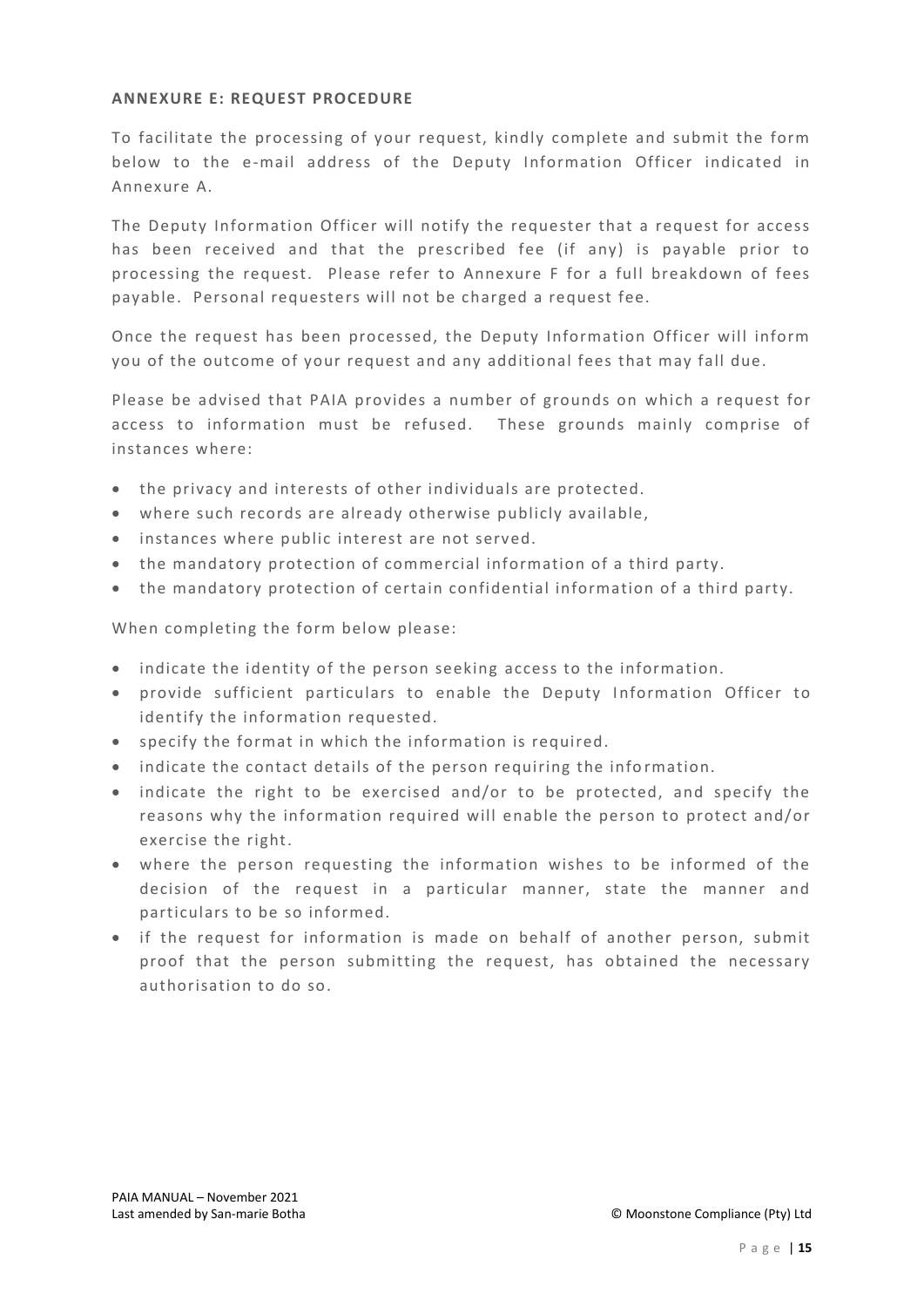# **REQUEST FORM**

| <b>A. Particulars of Private Body</b>                                                                                                                                 |                                                                                                                 |  |  |
|-----------------------------------------------------------------------------------------------------------------------------------------------------------------------|-----------------------------------------------------------------------------------------------------------------|--|--|
| The Head:                                                                                                                                                             |                                                                                                                 |  |  |
|                                                                                                                                                                       |                                                                                                                 |  |  |
|                                                                                                                                                                       | B. Particulars of person requesting access to the record                                                        |  |  |
|                                                                                                                                                                       | (i) The particulars of the person who requests access to the record must be recorded below                      |  |  |
|                                                                                                                                                                       | (ii) Furnish an address and/or fax number in the Republic to which information must be sent                     |  |  |
|                                                                                                                                                                       | (iii) Proof of the capacity in which the request is made, if applicable, must be attached                       |  |  |
| Full names & surname:                                                                                                                                                 |                                                                                                                 |  |  |
| Identity number:                                                                                                                                                      |                                                                                                                 |  |  |
| Postal address:                                                                                                                                                       |                                                                                                                 |  |  |
| Fax number:                                                                                                                                                           |                                                                                                                 |  |  |
| Telephone number:                                                                                                                                                     |                                                                                                                 |  |  |
| Email address:                                                                                                                                                        |                                                                                                                 |  |  |
| Capacity:                                                                                                                                                             |                                                                                                                 |  |  |
|                                                                                                                                                                       | C. Particulars of person on whose behalf request is made                                                        |  |  |
|                                                                                                                                                                       | This section must be completed ONLY if a request for information is made on behalf of another person            |  |  |
| Full names & surname:                                                                                                                                                 |                                                                                                                 |  |  |
| Identity number:                                                                                                                                                      |                                                                                                                 |  |  |
| <b>D. Particulars of Record</b>                                                                                                                                       |                                                                                                                 |  |  |
| is known to you                                                                                                                                                       | (i) Provide full particulars of the record to which access is requested, including the reference number if that |  |  |
| Please sign any additional pages                                                                                                                                      | (ii) If the provided space is inadequate, please continue on a separate page and attach to this form.           |  |  |
| Description of record:                                                                                                                                                |                                                                                                                 |  |  |
|                                                                                                                                                                       |                                                                                                                 |  |  |
| Reference number:                                                                                                                                                     |                                                                                                                 |  |  |
| Any further particulars:                                                                                                                                              |                                                                                                                 |  |  |
|                                                                                                                                                                       |                                                                                                                 |  |  |
|                                                                                                                                                                       |                                                                                                                 |  |  |
| E. Fees                                                                                                                                                               |                                                                                                                 |  |  |
| (i) A request for access to a record, other than a record containing personal information about yourself, will<br>be processed only after a request fee has been paid |                                                                                                                 |  |  |
| (ii) You will be notified of the amount required to be paid as the request fee                                                                                        |                                                                                                                 |  |  |
| (iii) The fee payable for access to a record depends on the form in which access is required and the<br>reasonable time required to search for and prepare a record   |                                                                                                                 |  |  |
| (iv) If you qualify for exemption of the payment of any fee, please state the reason therefor                                                                         |                                                                                                                 |  |  |
| Reason for exemption:                                                                                                                                                 |                                                                                                                 |  |  |
|                                                                                                                                                                       |                                                                                                                 |  |  |
|                                                                                                                                                                       |                                                                                                                 |  |  |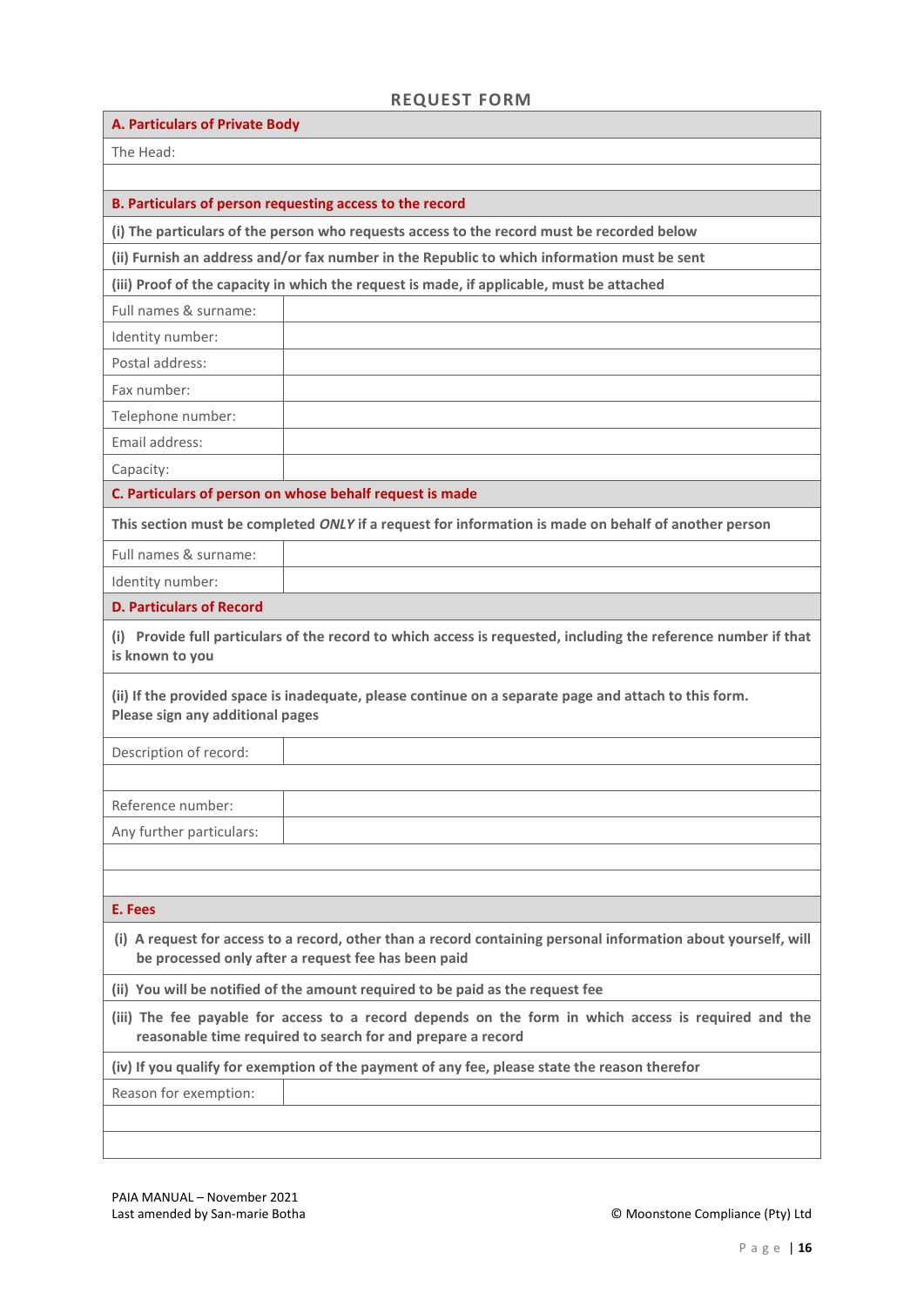| F. Form of access to record                                                                                                                                                                            |                                                                                                               |  |  |
|--------------------------------------------------------------------------------------------------------------------------------------------------------------------------------------------------------|---------------------------------------------------------------------------------------------------------------|--|--|
| If you are prevented by a disability to read, view or listen to the record in the form of access provided<br>hereunder, please state your disability and indicate in which form the record is required |                                                                                                               |  |  |
| Disability:                                                                                                                                                                                            |                                                                                                               |  |  |
|                                                                                                                                                                                                        |                                                                                                               |  |  |
| Form in which required:                                                                                                                                                                                |                                                                                                               |  |  |
|                                                                                                                                                                                                        |                                                                                                               |  |  |
| Mark the appropriate box with an "X"                                                                                                                                                                   |                                                                                                               |  |  |
|                                                                                                                                                                                                        | (i) Your indication as to the required form of access depends on the form in which the record is available    |  |  |
| informed of access will be granted in another form                                                                                                                                                     | (ii) Access in the form requested may be refused in certain circumstances, In such a case you will be         |  |  |
| is requested                                                                                                                                                                                           | (iii) The fee payable for access to the record, if any, will be determined partly by the form in which access |  |  |
| 1) If the record is in written or printed form:                                                                                                                                                        |                                                                                                               |  |  |
| copy of record<br>ш                                                                                                                                                                                    |                                                                                                               |  |  |
| inspection of record                                                                                                                                                                                   |                                                                                                               |  |  |
| 2) If record consists of visual images:                                                                                                                                                                |                                                                                                               |  |  |
| view the images<br>ш                                                                                                                                                                                   |                                                                                                               |  |  |
| copy of the images<br>ш                                                                                                                                                                                |                                                                                                               |  |  |
| transcription of the images<br>ш                                                                                                                                                                       |                                                                                                               |  |  |
|                                                                                                                                                                                                        | 3) If the record consists of recorded words or information which can be reproduced in sound:                  |  |  |
| listen to the soundtrack                                                                                                                                                                               |                                                                                                               |  |  |
| transcription of the soundtrack                                                                                                                                                                        |                                                                                                               |  |  |
| 4) If the record is held on computer or in an electronic or machine-readable form:                                                                                                                     |                                                                                                               |  |  |
| printed copy of record<br>ш                                                                                                                                                                            |                                                                                                               |  |  |
| copy in computer readable form<br>ш                                                                                                                                                                    |                                                                                                               |  |  |
| Please indicate the preferred method of delivery                                                                                                                                                       |                                                                                                               |  |  |
| By hand                                                                                                                                                                                                |                                                                                                               |  |  |
| Email                                                                                                                                                                                                  |                                                                                                               |  |  |
| Post<br>ш                                                                                                                                                                                              |                                                                                                               |  |  |
| Fax<br>ш                                                                                                                                                                                               |                                                                                                               |  |  |
| G. Particulars of right to be exercised or protected                                                                                                                                                   |                                                                                                               |  |  |
| If the provided space is inadequate, please continue on a separate folio and attach it to this form. The<br>requester must sign all additional folios.                                                 |                                                                                                               |  |  |
| Indicate which right is to be exercised or protected:                                                                                                                                                  |                                                                                                               |  |  |
|                                                                                                                                                                                                        |                                                                                                               |  |  |
| Explain why the record requested is required for the exercise or protection of the aforementioned right:                                                                                               |                                                                                                               |  |  |
|                                                                                                                                                                                                        |                                                                                                               |  |  |
|                                                                                                                                                                                                        |                                                                                                               |  |  |
|                                                                                                                                                                                                        |                                                                                                               |  |  |

PAIA MANUAL – November 2021<br>Last amended by San-marie Botha

© Moonstone Compliance (Pty) Ltd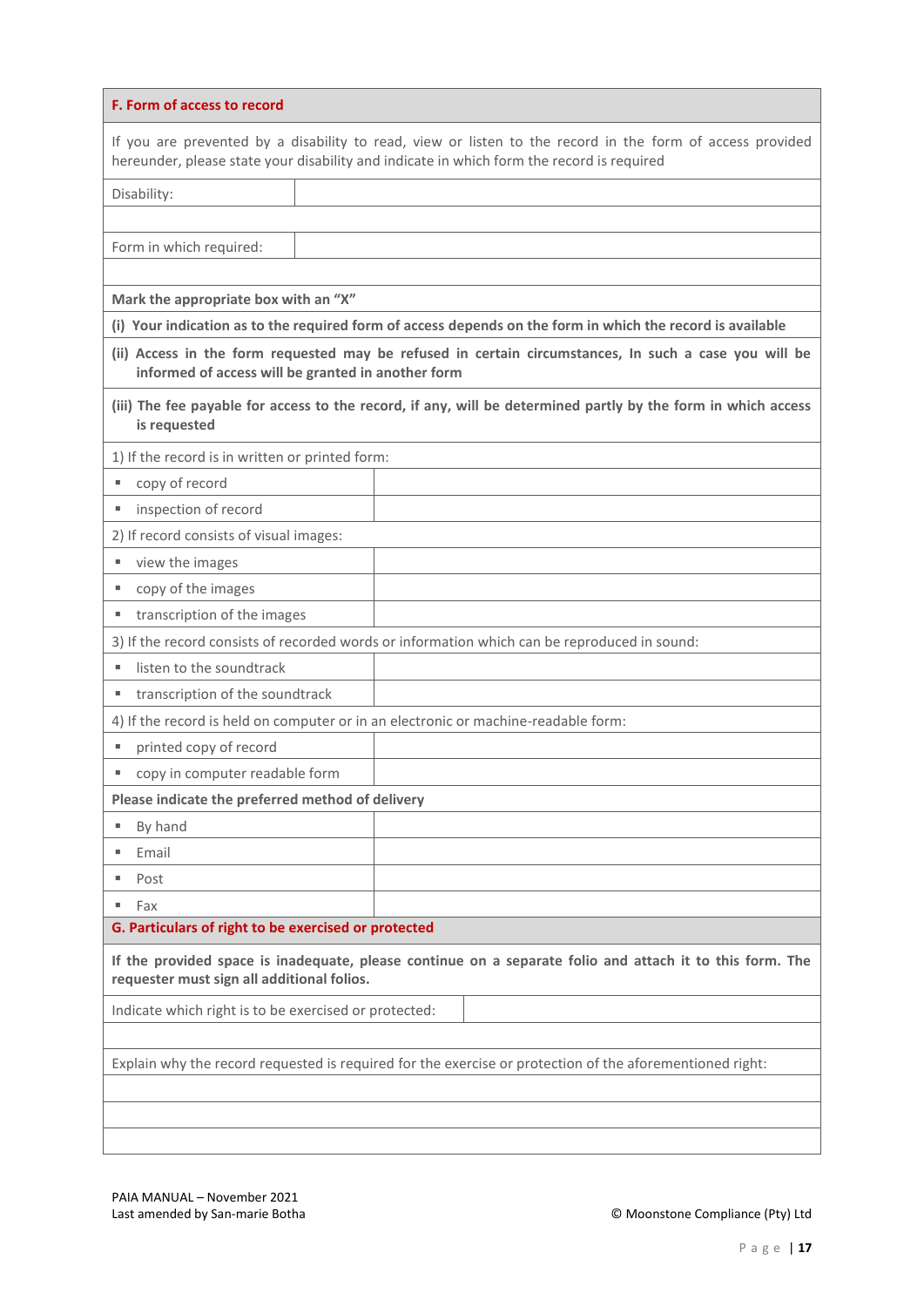#### **H. Notice of decision regarding the request for access**

**You will be notified in writing whether your request has been approved / denied. If you wish to be informed thereof in another manner, please specify the manner and provide the necessary particulars to enable compliance with your request**

How would you prefer to be informed of the decision regarding your request for access to the record?

#### **I. Signature page**

Signed at:

Date:

Signature of Requester / Person on whose behalf request is made:

### **ANNEXURE F: PRESCRIBED FEES**

The following applies to requests (other than personal requests):

- A requester is required to pay a preliminary request fee before a request will be processed.
- If the preparation of the record requested requires more than the prescribed hours (six), an additional deposit shall be paid (if not more than one third of the access fee which would be payable if the request was granted).
- A requestor may lodge an application with a court against the render / payment of the request fee and/or deposit.
- Records may be withheld until the fees have been paid.
- The fee structure is also available on the South African Human Rights Commission's website at [www.sahrc.org.za](http://www.sahrc.org.za/)

| No. | <b>Description</b>                                       | <b>Fee</b>        |
|-----|----------------------------------------------------------|-------------------|
| 1.  | The request fee payable by every requester               | R140.00           |
|     |                                                          |                   |
| 2.  | Photocopy/printed black & white copy of A4-size page     | R <sub>2.00</sub> |
|     |                                                          |                   |
| 3.  | Printed copy of an A4 size page                          | R <sub>2.00</sub> |
|     |                                                          |                   |
| 4.  | For a copy in a computer-readable form on:               |                   |
|     | i. Flash drive (to be provided by requester)             | R40.00            |
|     | ii. Compact disc:                                        |                   |
|     | If Provided by requestor<br>$\overline{\phantom{a}}$     | R40.00            |
|     | If provided to the requester<br>$\overline{\phantom{a}}$ | R60.00            |
|     |                                                          |                   |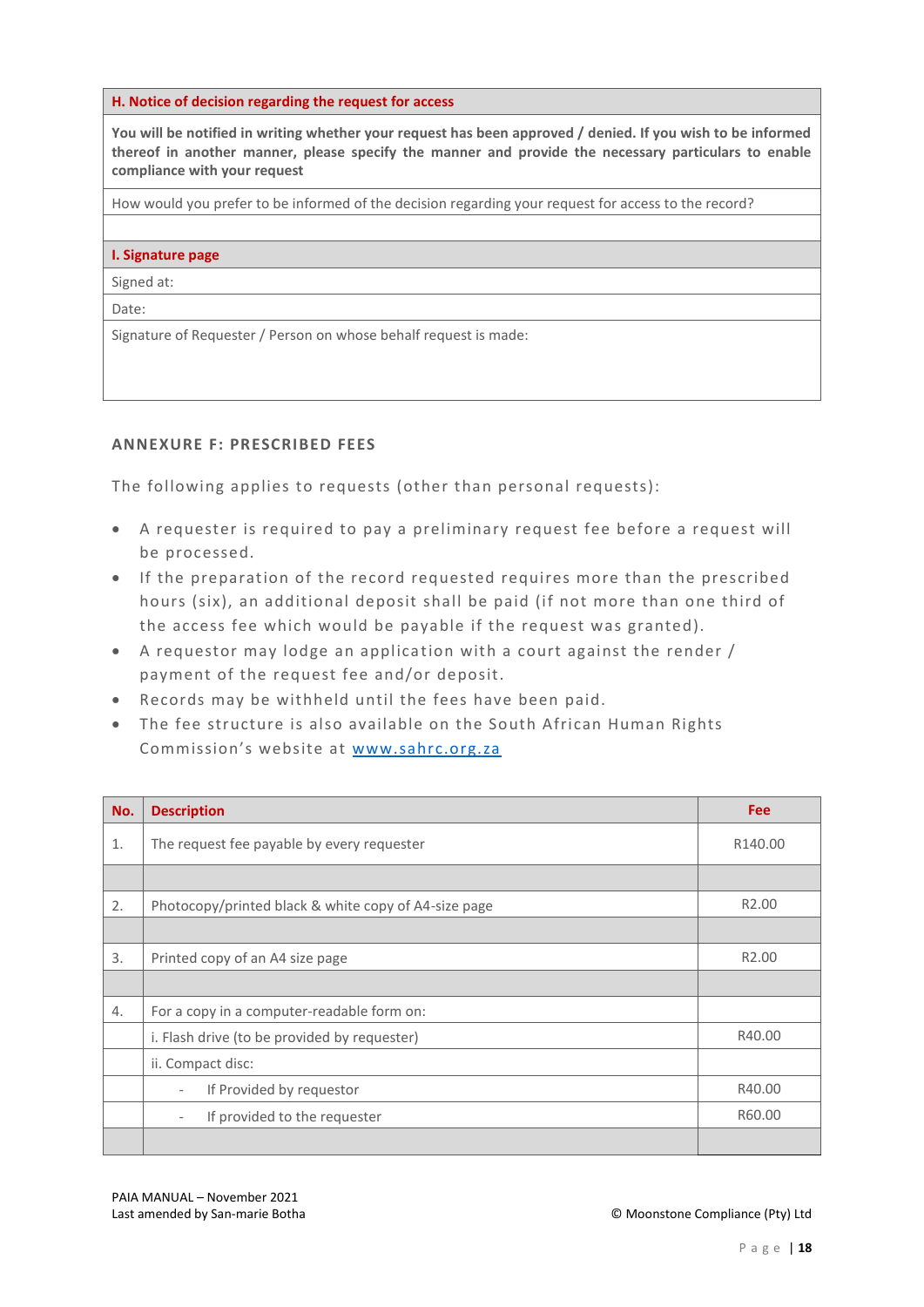| 5.  | For a transcription of visual images per A4-size page                                                                                                                   | Service to<br>be<br>outsourced<br>Will depend on<br>quotation. |
|-----|-------------------------------------------------------------------------------------------------------------------------------------------------------------------------|----------------------------------------------------------------|
| 6.  | Copy of visual images                                                                                                                                                   |                                                                |
|     |                                                                                                                                                                         |                                                                |
| 7.  | Transcription of an audio record, per A4-size page                                                                                                                      | R24.00                                                         |
|     |                                                                                                                                                                         |                                                                |
| 8.  | Copy of an audio record on:                                                                                                                                             |                                                                |
|     | i. Flash drive (to be provided by requester)                                                                                                                            | R40.00                                                         |
|     | ii. Compact disc:                                                                                                                                                       |                                                                |
|     | If provided by requestor                                                                                                                                                | R40.00                                                         |
|     | If provided by the requestor                                                                                                                                            | R60.00                                                         |
|     |                                                                                                                                                                         |                                                                |
| 9.  | To search for and prepare the record for disclosure for each hour or part of an hour,<br>excluding the first hour, reasonably required for such search and preparation. | R145.00                                                        |
|     | To not exceed a total cost of                                                                                                                                           | R435.00                                                        |
|     |                                                                                                                                                                         |                                                                |
| 10. | Deposit: If search exceeds 6 hours                                                                                                                                      | One third of<br>amount per<br>request ito<br>items 2-8         |
|     |                                                                                                                                                                         |                                                                |
| 11. | Postage, e-mail or any other electronic transfer                                                                                                                        | Actual expense,<br>if any.                                     |

### **ANNEXURE G: INFORMATION OFFICER DUTIES**

### **Section 55(1) of POPIA sets out the duties and responsibilities of an Information Officer which include the following:**

- 1. Information Officer and Deputy Information Officer(s) to keep abreast of the latest developments in POPIA and PAIA.
- 2. The Information officer has an in depth understanding of the business operations and procedures of the body.
- 3. The encouragement of compliance by the Body with the conditions for the lawful processing of personal information.

### *For example:*

6.1.1.1 an Information Officer may develop a policy on how employees should implement the eight (8) conditions for the lawful processing of personal information or consider issuing a circular in the case of provincial and national departments.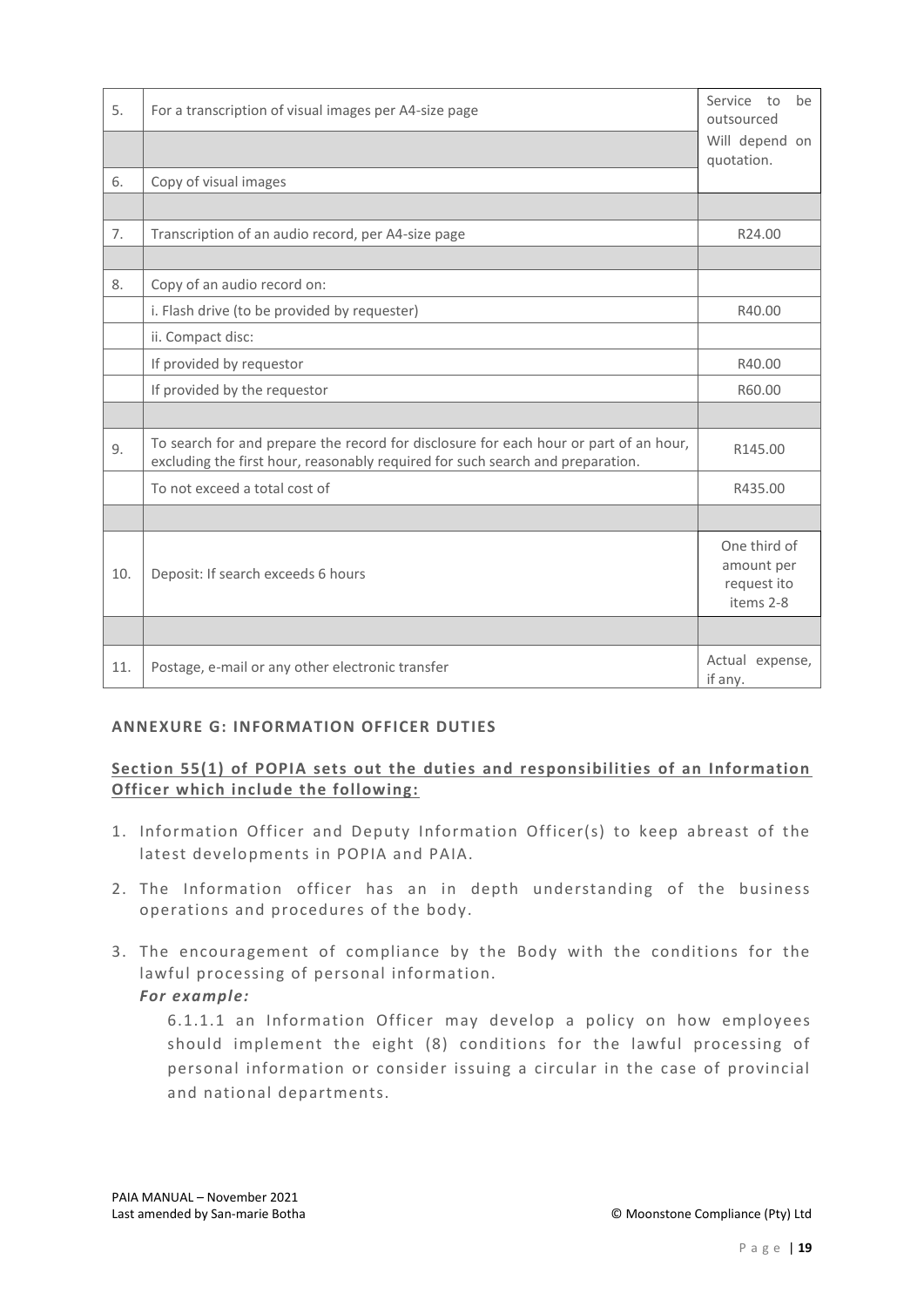### 1.1.2 dealing with requests made to the Body pursuant to POPIA.

# *For example-*

1.1.2.1 an Information Officer of a Body will be expected to render such reasonable assistance, free of charge, as is necessary to enable the requester or data subject to comply with the prescribed process for submitting a request in terms of section 18 of PAIA5 and section 24 of POPIA. If a requester or data subject has made any request that does not comply with the requirements of PAIA or POPIA, the Information Officer concerned may not refuse the request because of that non-compliance, unless the Information Officer has:

*a) notified the data subject or requester of his/her intention to refuse the* 

*request and stated in the notice, the reasons for the contemplated refusal, as well as his/her availability to assist that requester or data*  subject to remove the grounds for refusal;

- *b) given the requester or data subject a reasonable opportunity to seek such assistance;*
- *c) as far as reasonably possible, furnished the requester or data subject with any information that would assist the making of the request in the prescribed form; and*
- *d) given the requester a reasonable opportunity to confirm the request or*

*alter it to comply with section 18 of PAIA or 24 of POPIA* .

1.3 working with the Regulator in relation to investigations conducted pursuant to Chapter 6 of POPIA in relation to the body.

# *For example-*

1.1.3.1 the responsible party must obtain prior authorisation from the Regulator pertaining to the following -

- *a) processing of any unique identifiers of data subjectsi. for a purpose other than the one for which the identifier was specifically intended at collection; and ii. with the aim of linking the information together with information processed by other responsible parties;*
- *b) processing of information on criminal behaviour or on unlawful or objectionable conduct on behalf of third parties;*
- *c) processing of information for the purposes of credit reporting; and*
- *d) transfer of special personal information or the personal information of children to a third party in a foreign country that does*

*not provide an adequate level of protection for the processing of personal information as referred to in section 727.*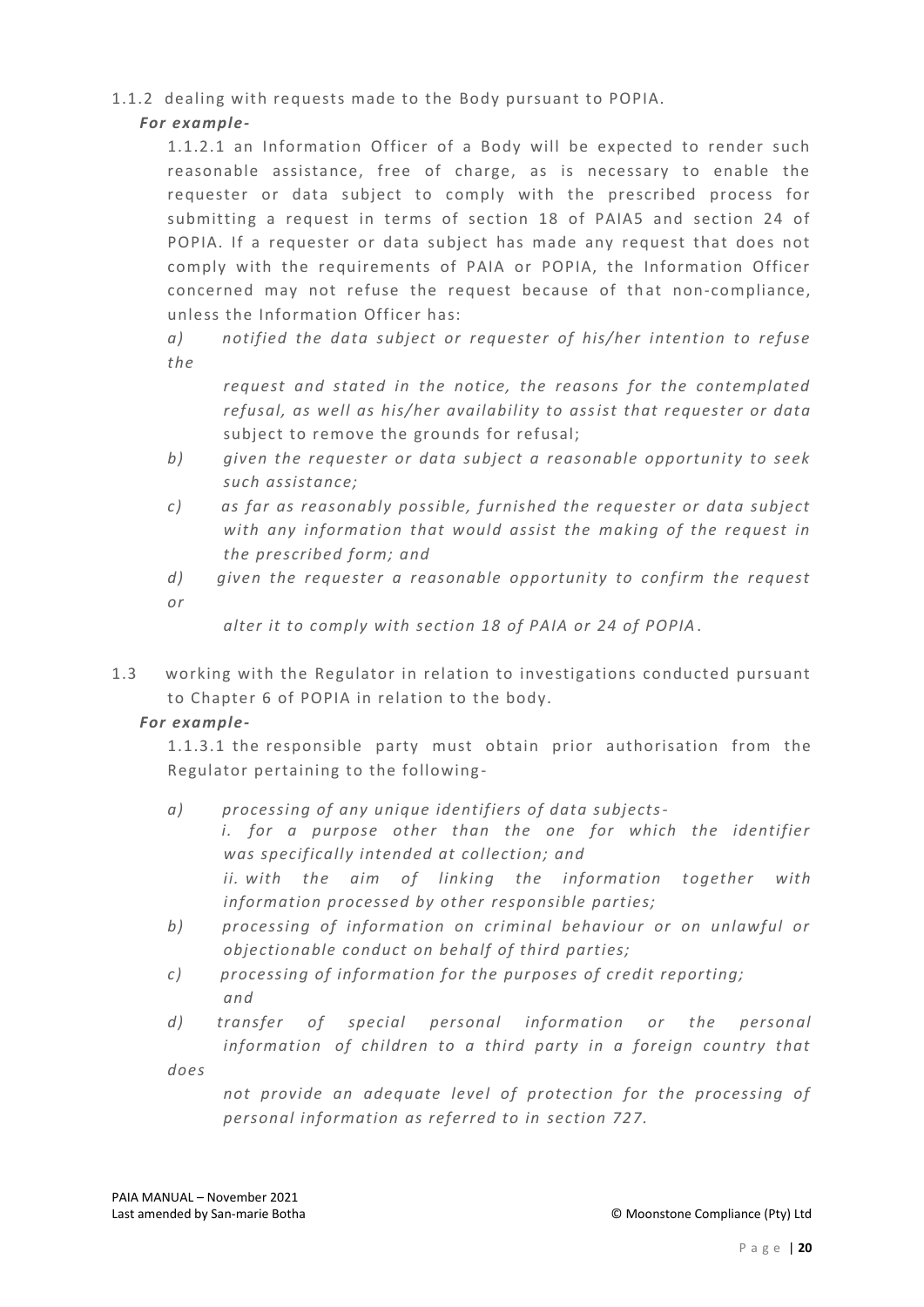1.1.3.2 pending the authorisation or completion of investigation by the Regulator, or until such time the responsible party receives a notice that a more detailed investigation will not be conducted, the responsible party is prohibited from carrying out information processing. This means that processing that falls under paragraph and the paragraph of the paragraph of the paragraph of the paragraph of the paragraph of the paragraph of the paragraph of the paragraph of the paragraph of the paragraph of the paragraph of the paragraph o

6.1.3.1 above is suspended pending the authorisation from the Regulator.

1.1.3.3 failure to notify the Regulator of the processing listed above is an offen ce and upon conviction, the responsible party will be liable to a fine or imprisonment for a period not exceeding 12 months, or to both a fine and such imprisonment

The additional duties and responsibilities of the Information Officers, in terms of regulation 4 of POPIA, are to ensure that-

- 1.2.1 a compliance framework is developed, implemented, monitored and maintained;
- 1.2.2 a personal information impact assessment is done to ensure that adequate measures and standards exist in order to comply with the conditions for the lawful processing of personal information;
- 1.2.3 a manual is developed, monitored, maintained and made available as prescribed in sections 14 and 51 of PAIA, as amended;
- 1.2.4 internal measures are developed together with adequate systems to process requests for information or access thereto;
- 1.2.5 internal awareness sessions are conducted regarding the provisions of POPIA, regulations made in terms of POPIA, codes of conduct, or information obtained from the Regulator; and
- 1.2.6 upon request by any person, copies of the manual are provided to that person upon the payment of a fee to be determined by the Regulator from time to time.
- 1.3 The Information Officer of each public Body must annually, and in terms of section 32 of PAIA, submit to the Regulator a report regarding -
	- 1.3.1. the number of requests for access received;
	- 1.3.2. the number of requests for access granted in full;
	- 1.3.3. the number of requests for access granted in terms of section 46 of PAIA;
	- 1.3.4. the number of requests for access refused in full and refused partially and the number of times each provision of PAIA was relied on to refuse access in full or partially;
	- 1.3.5 the number of cases in which the periods stipulated in section 25(1) of PAIA were extended in terms of section 26(1) of PAIA;
	- 1.3.6 the number of internal appeals lodged with the relevant authority and the number of cases in which, as a result of an internal appeal, access was given to a record;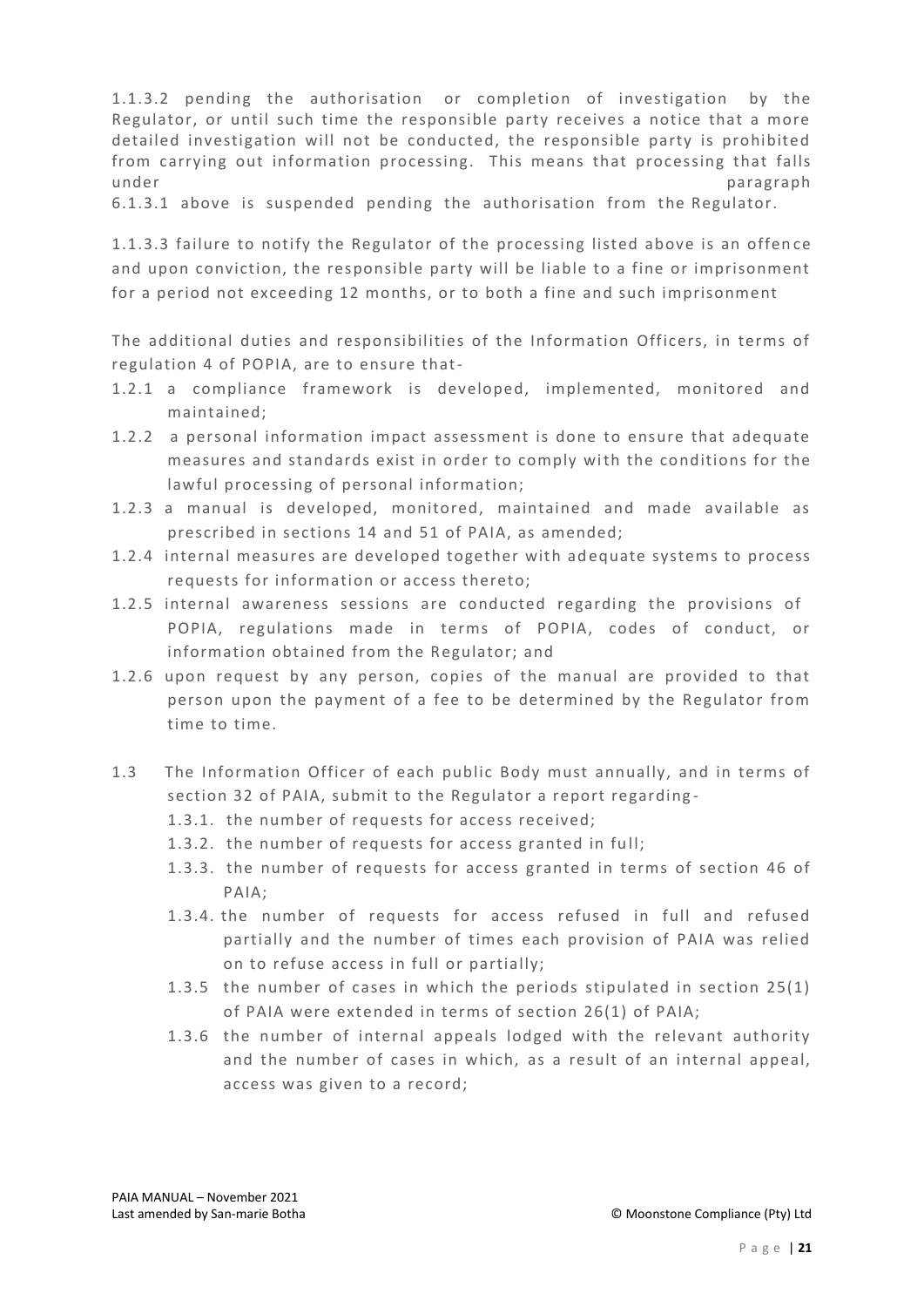- 1.3.7 the number of internal appeals which were lodged on the grounds that a request for access was regarded as having been refused in terms of section 27 of PAIA;
- 1.3.8 the number of application to a court which were lodged on the ground that an internal appeal was regarded as having been dismissed in terms of section 77 (7) of PAIA.

### **ANNEXURE H: DEPUTY INFORMATION OFFICER APPOINTMENT**

In terms of the Protection of Personal Information Act the head of a private body is the designated Information Officer for that private body. The Information Officer may delegate any power or duty conferred or imposed in terms of POPI to the Deputy Information Officer.

### **Designation of a Deputy Information Officer**

- Section 17 of PAIA provides for the designation of a Deputy Information Officer of a public body, and section 56 of POPIA extends the designation of a Deputy Information Officer for a private body.
- A person designated as a Deputy Info rmation Officer will have sufficient time, adequate resources and the financial means to devote to matters concerning POPIA and PAIA; the Deputy Information Officer is the highest management office within a Body.
- A Deputy Information Officer is accessible to everyone, particularly to a data subject in respect of POPIA or a requester, in terms of PAIA;
- A Deputy Information Officer is committed to have a reasonable understanding of POPIA and PAIA in order to execute his or her duties.
- A Deputy Information Officer is committed to have a reasonable understanding of the business operations and processes of a body.

# **Delegation of authority by an Information Officer to a Deputy Information Officer**

- An Information Officer(s) of both a public or private body may17, subject to legislation and policies governing the employment of personnel of the
- body concerned, delegate any power or duty conferred or imposed on him or her to a Deputy Information Officer of that body.
- Only an employee of a body can be delegated as a Deputy Information Officer.
- The delegation referred to above must be in writing, using the template substantially similar to the attached Delegation of Authority, template "C".
- The delegation of any powers or duties and responsibilities to a Deputy Information Officer does not prohibit an Information Officer from exercising the powers or performing the duty that he or she has delegated to a Deputy Information Officer ;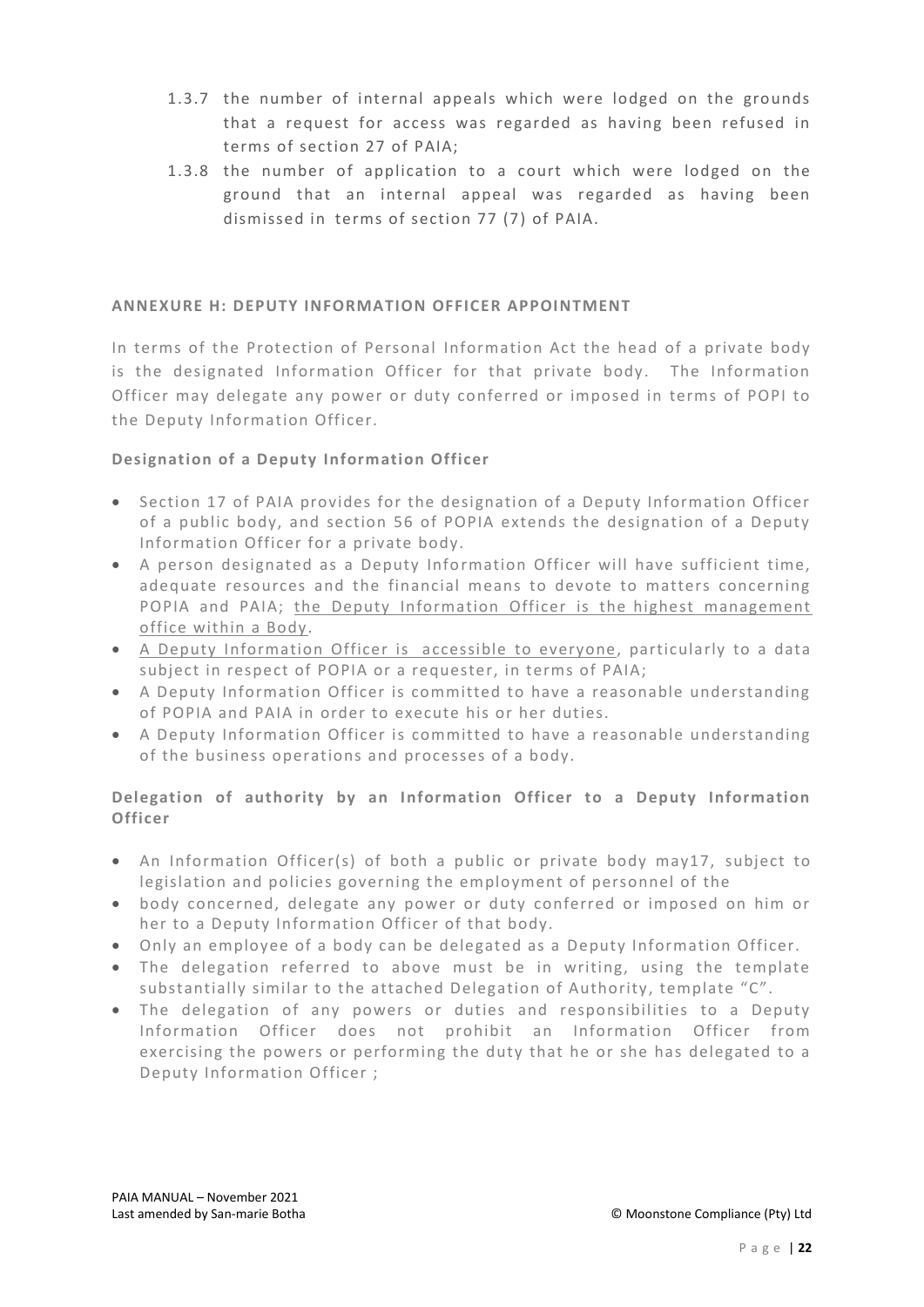- Any power, duties and responsibilities delegated to a Deputy Information Officer should be exercised or performed subject to such conditions as an Information Officer may consider necessary. Any conditions of delegation, as conferred on the Deputy Information Officer, should ensure that the body is as accessible as reasonably possible for data subjects or requesters.
- An Information Officer of a body must ensure that he or she reserves his or her rights in the aforesaid delegation to –
	- o exercise the powers or to perform the duties and responsibilities concerned himself or herself; and
	- o withdraw or amend the aforesaid delegation at any time.
- An Information Officer must be aware that any right or privilege acquired or any obligation or liability incurred as a result of a delegation of any powers, duties and responsibilities is not affected by any subsequent withdrawal or amendment of the decision to delegate.
- Depending of the circumstances of the case, the obligation or liability incurred as a result of any delegation of any powers, duties and responsibilities may be imposed on either the Information Officer or responsible party in so far as POPIA is concerned.
- To ensure a level of accountability by a delegated Deputy Information Officer, bodies are encouraged to ensure that such duties and responsibilities or any power delegated to a Deputy Information Officer is part of his or her job description.
- Despite the above-mentioned delegation of a Deputy Information Officer, an Information Officer retains the accountability and responsibility for the functions delegated to the Deputy Information Officer.

Frontline has appointed a Deputy Information Officer to facilitate any requests to access records held by the organisation. This delegation does not prohibit the person who made the delegation from exercising power concerned or performing the duty concerned himself or herself. The delegation may at any time be withdrawn or amended in writing by the person who made the delegation.

The Deputy Information Officer need not have any specific qualifications but must have a thorough knowledge of the organisation's functional departments and business processes.

The Deputy Information Officer has the authority to approach all staff members of the organisation and to request all records held by the organisation. Where a manager is of the opinion that access to a record should not be granted to the Deputy Information Officer, reasons for this decision shall be given to the Information Officer who will make a final decision on the matter.

Together with the Information Officer, the Deputy Information Officer is responsible for:

- Publishing and proper communication of the manual i.e. creating policy awareness.
- The facilitation of any request for access.
- Providing adequate notice and feedback to the requester.